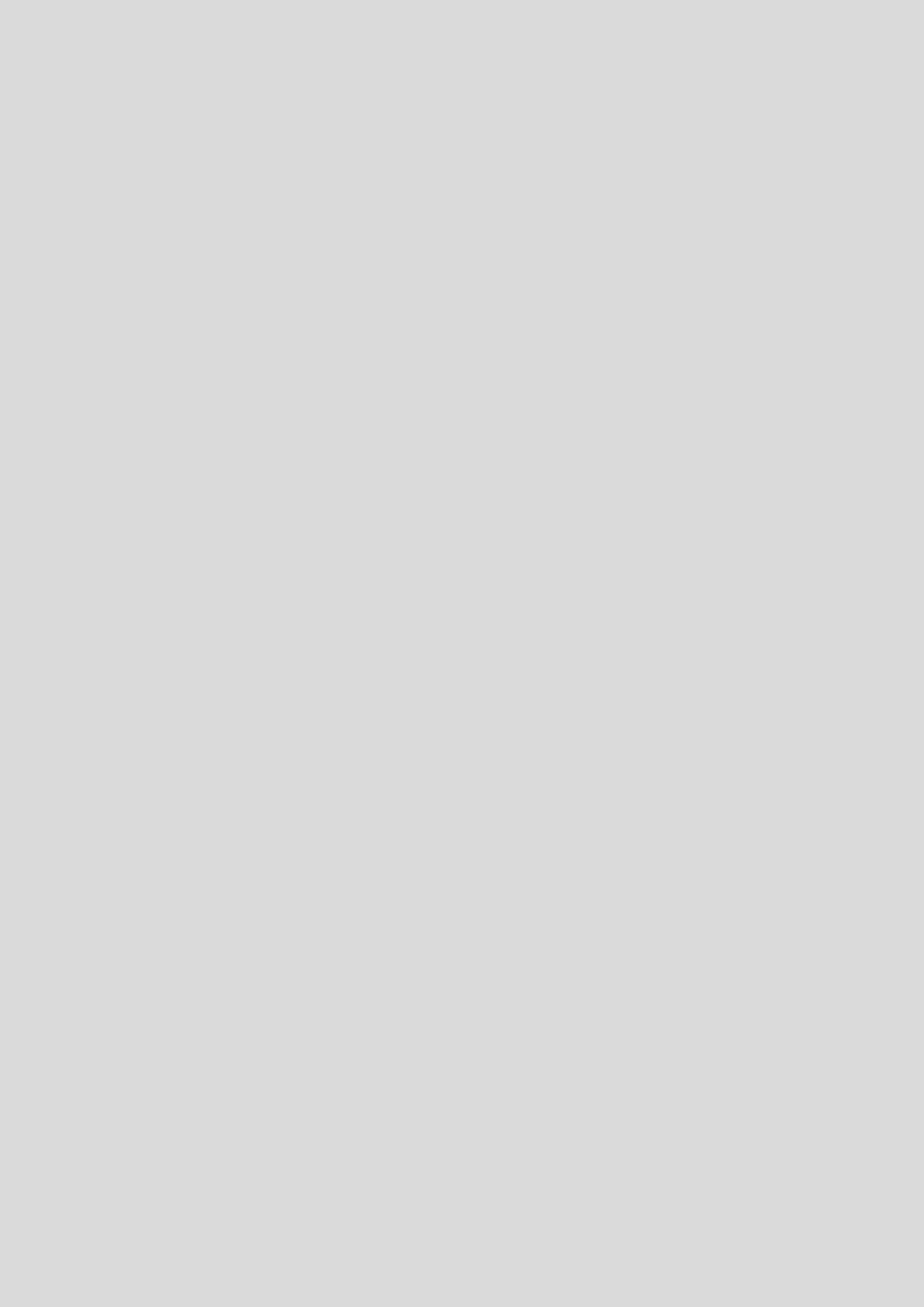# **Regional Gender Equality Strategy and Action Plan**

For Europe and Central Asia 2019–2022

Food and Agriculture Organization of the United Nations Budapest, 2019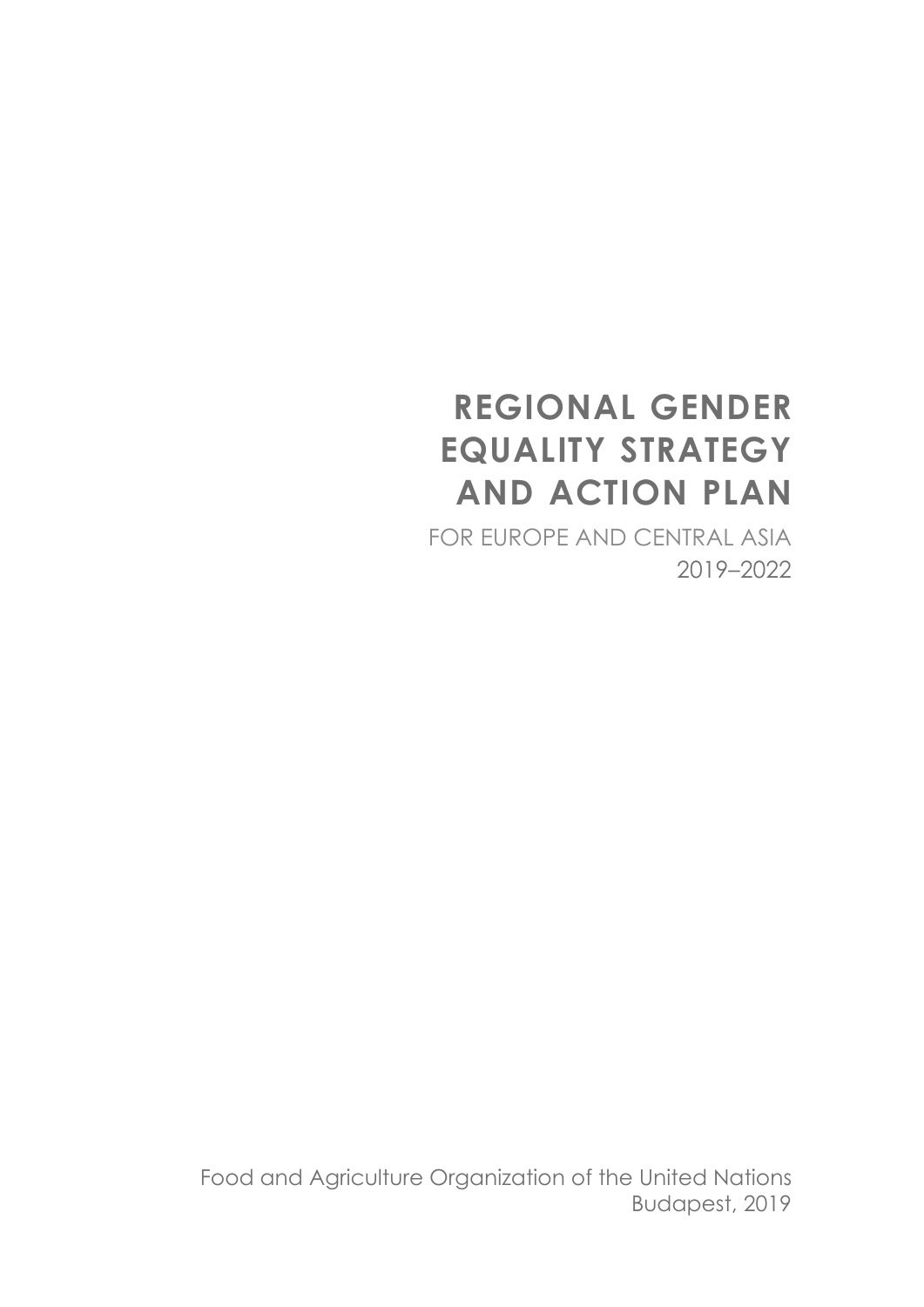Required citation:

FAO. 2019. *Regional Gender Equality and Action Plan for Europe and Central Asia 2019–2022.*  Budapest. 100 pp.

Licence: CC BY-NC-SA 3.0 IGO.

The designations employed and the presentation of material in this information product do not imply the expression of any opinion whatsoever on the part of the Food and Agriculture Organization of the United Nations (FAO) concerning the legal or development status of any country, territory, city or area or of its authorities, or concerning the delimitation of its frontiers or boundaries. The mention of specific companies or products of manufacturers, whether or not these have been patented, does not imply that these have been endorsed or recommended by FAO in preference to others of a similar nature that are not mentioned. not these have been patented, does not imply that these have been endorsed or recommended by  $\frac{1}{\sqrt{2}}$ 

The views expressed in this information product are those of the author(s) and do not necessarily reflect the views or policies of FAO. The author(s) and do not necessarily reflect the views or policies of FAO.

© FAO, 2019 © FAO, 2019



Some rights reserved. This work is made available under the Creative Commons Attribution-NonCommercial-ShareAlike 3.0 IGO licence (CC BY-NC-SA 3.0 IGO; https://creativecommons. org/licenses/by-nc-sa/3.0/igo/legalcode/legalcode). Some rights-reserved. This work is made available under the Creative Common  $\alpha$  and there should be no suggestion that  $\beta$  endomination that  $\beta$  endomination, products or services.

Under the terms of this licence, this work may be copied, redistributed and adapted for noncommercial purposes, provided that the work is appropriately cited. In any use of this work, there should be no suggestion that FAO endorses any specific organization, products or services. The use of the FAO logo is not permitted. If the work is adapted, then it must be licensed under the same or equivalent Creative Commons licence. If a translation of this work is created, it must include the following disclaimer along with the required citation: "This translation was not created by the Food and Agriculture Organization of the United Nations (FAO). FAO is not responsible for the content or accuracy of this translation. The original [Language] edition shall be the authoritative edition." commercial purposes, provided that the work is appropriately cited. In any use of this work, claims resulting from infringement of any third-party-owned component in the work rests solely with the user.

Disputes arising under the licence that cannot be settled amicably will be resolved by mediation and arbitration as described in Article 8 of the licence except as otherwise provided herein. The applicable mediation rules will be the mediation rules of the World Intellectual Property Organization http://www.wipo.int/amc/en/mediation/rules and any arbitration will be conducted in accordance with the Arbitration Rules of the United Nations Commission on International Trade Law (UNCITRAL).

**Third-party materials**. Users wishing to reuse material from this work that is attributed to a third party, such as tables, figures or images, are responsible for determining whether permission is needed for that reuse and for obtaining permission from the copyright holder. The risk of claims resulting from infringement of any third-party-owned component in the work rests solely with the user.

**Sales, rights and licensing**. FAO information products are available on the FAO website (www. fao.org/publications) and can be purchased through publications-sales@fao.org. Requests for commercial use should be submitted via: www.fao.org/contact-us/licence-request. Queries regarding rights and licensing should be submitted to: copyright@fao.org.

Cover photos: © FAO/Dono Abdurazakova, © FAO/ Vyacheslav Oseledko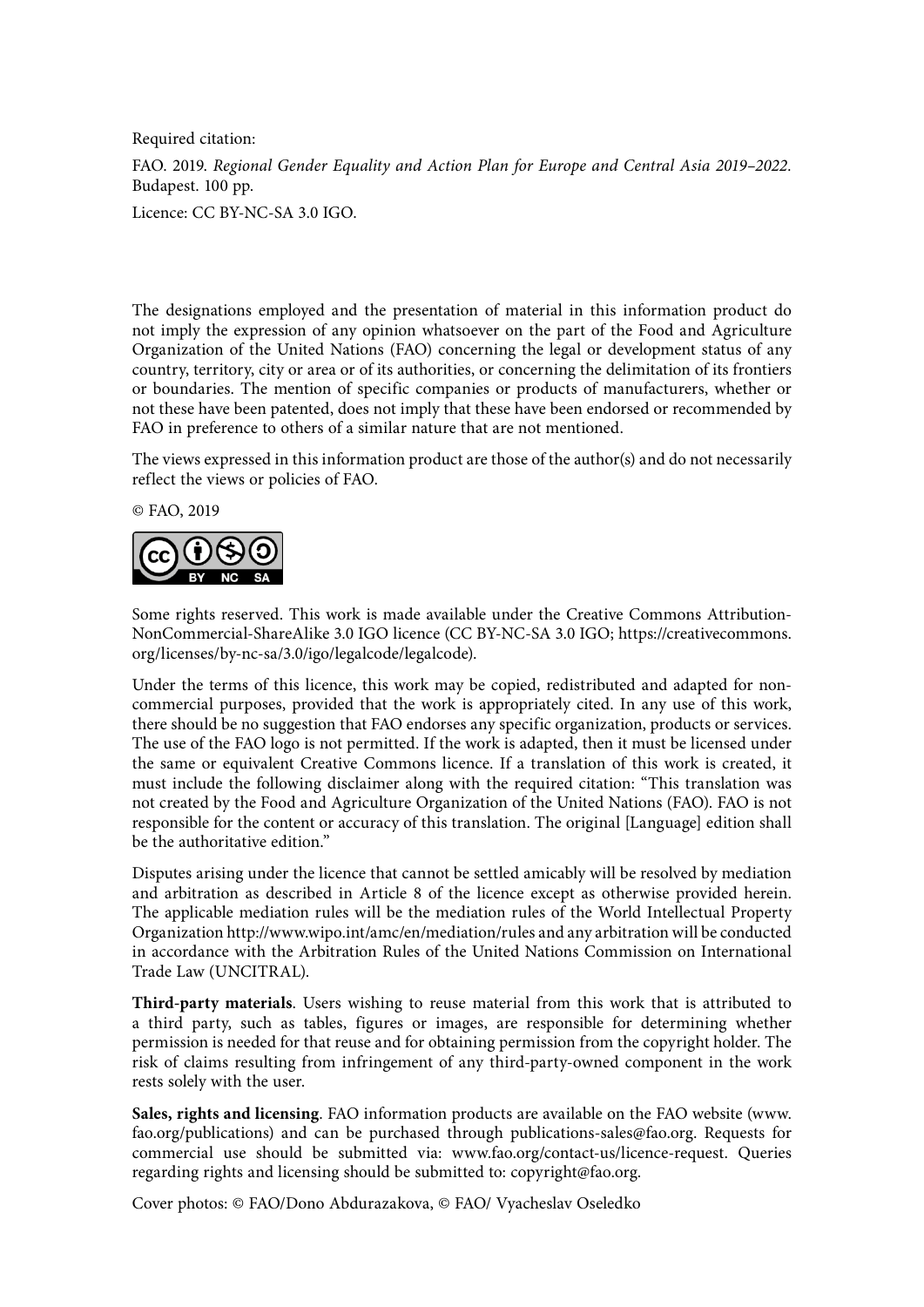# **CONTENTS**

| <b>ACRONYMS AND ABBREVIATIONS</b>                                                              | V              |
|------------------------------------------------------------------------------------------------|----------------|
| <b>INTRODUCTION</b>                                                                            | 1              |
| <b>OBJECTIVES</b>                                                                              | 2              |
| CONTEXT: GENDER INEQUALITIES IN<br>EUROPE AND CENTRAL ASIA                                     | 3              |
| RESULTS AND LESSONS LEARNED FROM<br>THE FAO REGIONAL GENDER EQUALITY<br>STRATEGY FOR 2016-2017 | 5              |
| MAIN AREAS OF WORK IN 2019-2022                                                                | 6              |
| A. Developing capacity, building<br>knowledge and raising awareness                            | 7              |
| B. Economically empowering rural women                                                         | 9              |
| C. Gender mainstreaming FAO's technical assistance                                             | $\overline{9}$ |
| Roles and responsibilities                                                                     | 10             |
| <b>ACTION PLAN</b>                                                                             | 13             |
| <b>REFERENCES</b>                                                                              | 16             |
| <b>FAO</b>                                                                                     | 16             |
| FAO Regional Office for Europe<br>and Central Asia                                             | 16             |
| External sources                                                                               | 19             |
| <b>ANNEX 1: GLOSSARY OF TERMS</b>                                                              | 20             |

[online](#page-29-0) 22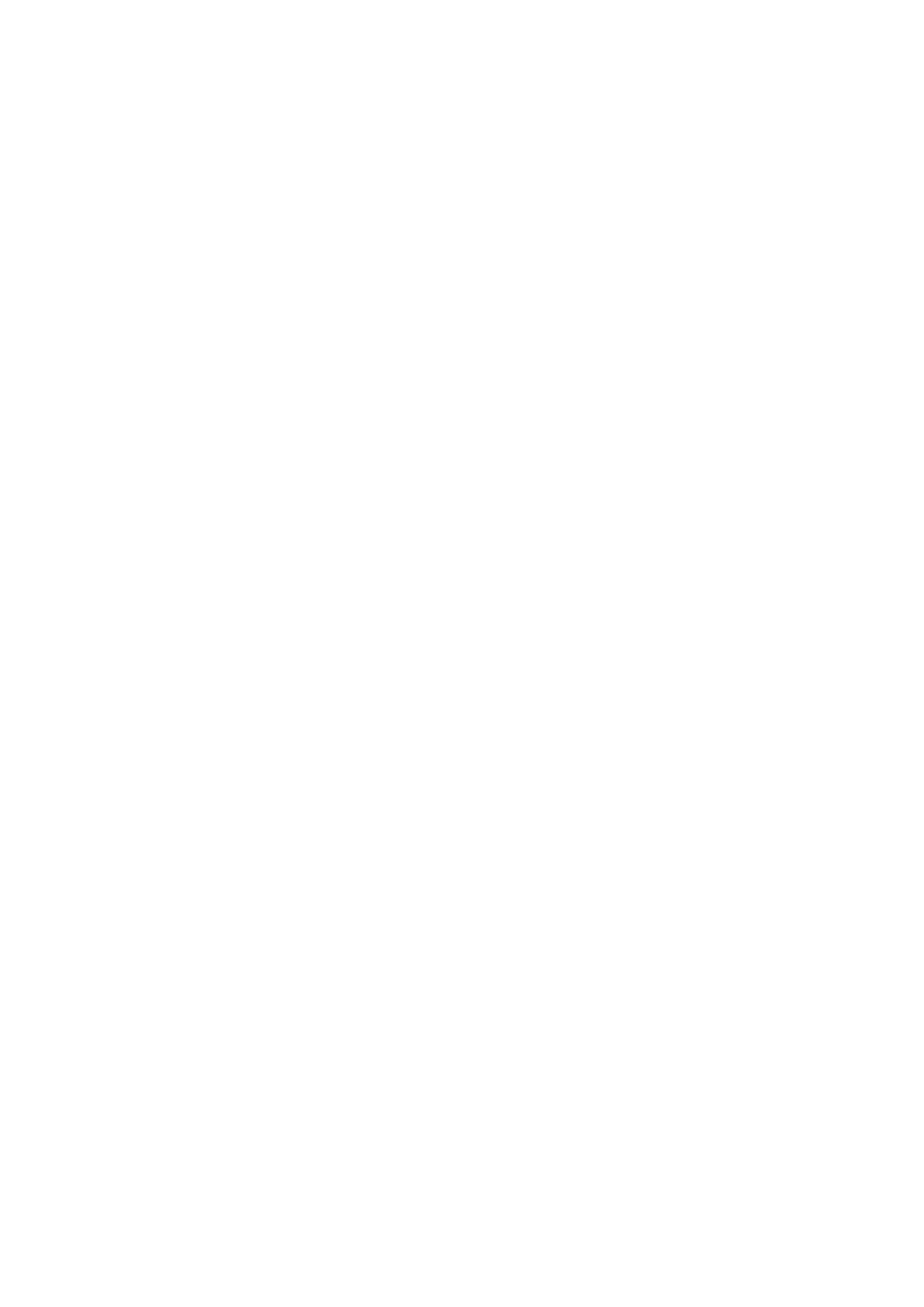# <span id="page-6-0"></span>Acronyms and abbreviations

| <b>ADG</b>                                                        | <b>Assistant Director General</b>                                             |  |  |
|-------------------------------------------------------------------|-------------------------------------------------------------------------------|--|--|
| <b>AFAOR</b>                                                      | <b>Assistant FAO Representative</b>                                           |  |  |
| <b>CEB</b>                                                        | <b>United Nations Chief Executives Board</b>                                  |  |  |
| <b>CEDAW</b>                                                      | Convention on the Elimination of all forms of Discrimination<br>against Women |  |  |
| CGA                                                               | country gender assessment                                                     |  |  |
| <b>CPF</b>                                                        | <b>Country Programming Framework</b>                                          |  |  |
| <b>DM</b>                                                         | delivery manager                                                              |  |  |
| <b>ECA</b>                                                        | FAO European Commission on Agriculture                                        |  |  |
| <b>ECOSOC</b>                                                     | Economic and Social Council of the United Nations                             |  |  |
| <b>EIGE</b>                                                       | European Institute for Gender Equality                                        |  |  |
| <b>ESP</b><br>FAO Social Policies and Rural Institutions Division |                                                                               |  |  |
| <b>ESSs</b>                                                       | FAO environmental and social standards                                        |  |  |
| <b>ERC</b>                                                        | FAO Regional Conference for Europe                                            |  |  |
| EU                                                                | European Union                                                                |  |  |
| FAO                                                               | Food and Agriculture Organization of the United Nations                       |  |  |
| <b>FAOR</b>                                                       | FAO Representative                                                            |  |  |
| <b>FPMIS</b>                                                      | Field Programme Management Information System                                 |  |  |
| <b>FTPP</b>                                                       | FAO - Turkey Partnership Programme                                            |  |  |
| GAPo                                                              | FAO gender analysis of agricultural policies tool                             |  |  |
| <b>GEF</b>                                                        | Global Environmental Fund                                                     |  |  |
| <b>GFP</b>                                                        | gender focal point                                                            |  |  |
| <b>HRBA</b>                                                       | human rights-based approach                                                   |  |  |
| <b>ICTs</b>                                                       | information and communications technology                                     |  |  |
| International Fund for Agricultural Development<br><b>IFAD</b>    |                                                                               |  |  |
|                                                                   |                                                                               |  |  |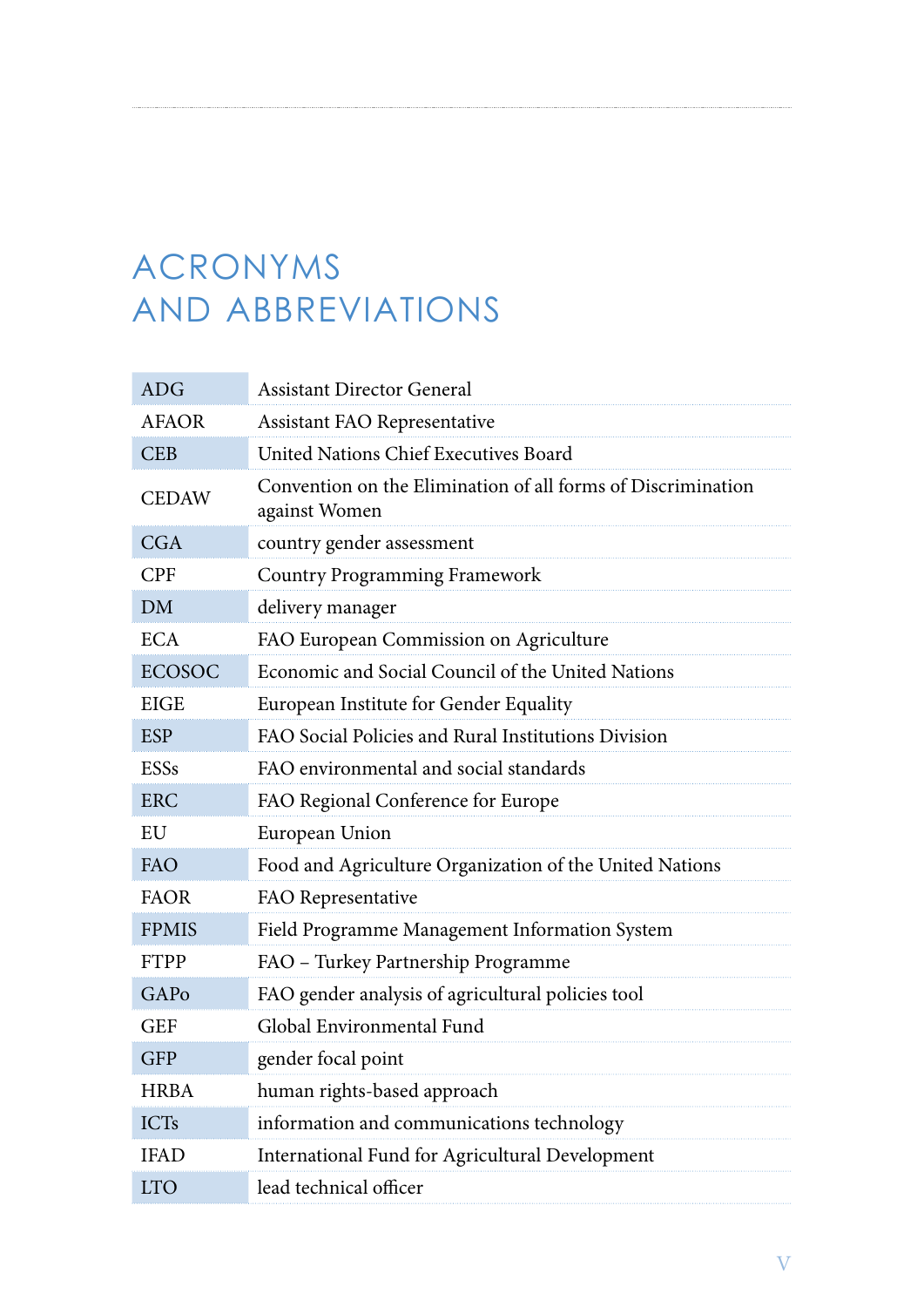| M&E                                                                                                                                                                                                   | monitoring and evaluation                                                            |             |                                      |
|-------------------------------------------------------------------------------------------------------------------------------------------------------------------------------------------------------|--------------------------------------------------------------------------------------|-------------|--------------------------------------|
| <b>PWB</b>                                                                                                                                                                                            | plan of work and budget                                                              |             |                                      |
| <b>OED</b>                                                                                                                                                                                            | FAO Office of Evaluation                                                             |             |                                      |
| <b>OIG</b>                                                                                                                                                                                            | Office of the Inspector General of the FAO                                           |             |                                      |
| <b>PPRC</b>                                                                                                                                                                                           | Project and Programme Review Committee                                               |             |                                      |
| FAO Regional Office for Europe and Central Asia<br><b>REU</b>                                                                                                                                         |                                                                                      |             |                                      |
| <b>RWEE</b><br>rural women's economic empowerment                                                                                                                                                     |                                                                                      |             |                                      |
| <b>SDGs</b>                                                                                                                                                                                           | Sustainable Development Goals                                                        |             |                                      |
| FAO Subregional Office for Central Asia<br><b>SEC</b>                                                                                                                                                 |                                                                                      |             |                                      |
| <b>SMT</b>                                                                                                                                                                                            | senior management team                                                               |             |                                      |
| <b>SPFP</b><br>Strategic Programme focal point<br><b>TCP</b><br><b>Technical Cooperation Programme</b><br><b>TCPf</b><br>Technical Cooperation Programme's facility<br><b>TO</b><br>technical officer |                                                                                      |             |                                      |
|                                                                                                                                                                                                       |                                                                                      | <b>UN</b>   | <b>United Nations</b>                |
|                                                                                                                                                                                                       |                                                                                      | <b>UNDP</b> | United Nations Development Programme |
|                                                                                                                                                                                                       |                                                                                      | <b>UNJP</b> | United Nations Joint Programme       |
| <b>UN SWAP</b>                                                                                                                                                                                        | UN System-Wide Action Plan on Gender Equality and the<br><b>Empowerment of Women</b> |             |                                      |
| <b>WFP</b>                                                                                                                                                                                            | World Food Programme                                                                 |             |                                      |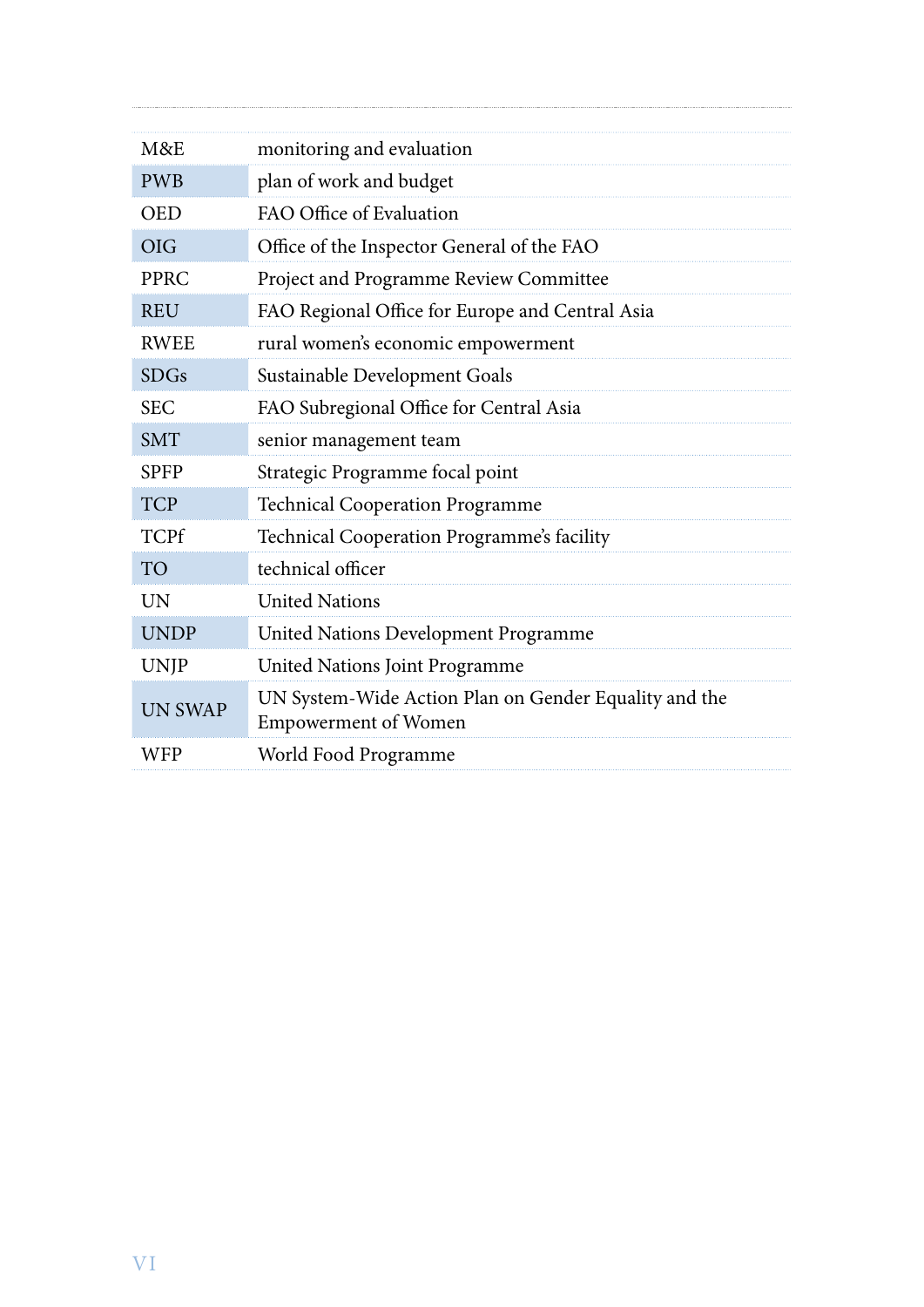### <span id="page-8-0"></span>Introduction

- 1. This Regional Gender Equality Strategy for 2019–2022, developed by the FAO Regional Office for Europe and Central Asia (REU), succeeds the first Regional Gender Equality Strategy and Action Plan 2016–2017, which was implemented successfully. This strategy, for the next four years, is based on: a) the results of the FAO REU stock-taking exercises conducted in 2012 and 2017; b) the feedback received at the 40th session of the European Commission on Agriculture (27–28 September 2017); c) the feedback received from nearly 60 technical officers and staff, including gender focal points, at the brainstorming session of the Regional Initiative Coordination Meeting (12 September 2018) and the FAO REU regional gender mainstreaming workshop held on 18–19 October 2018 in Ankara, Turkey.
- 2. Addressing gender equality is a fundamental part of FAO's mandate. Social and economic inequalities between men and women undermine food security, hold back economic growth and limit advances in agriculture. The problems of hunger, malnutrition and rural poverty cannot be solved until and unless women and men are treated equally and gender disparities are tackled. To ensure that gender equality issues are adequately addressed at all levels of the planning and implementation processes and throughout each Strategic Objective, gender has been incorporated into the FAO Strategic Framework as a *cross-cutting theme*. This means that FAO recognizes the critical importance of the issue and commits to work towards gender equality in all areas of technical cooperation: food and nutrition security, agriculture, fisheries and aquaculture, forestry, natural resources management and environment.
- 3. Gender equality can be achieved by a strategy of gender mainstreaming, defined by the United Nations as "…the process of assessing the implications for women and men of any planned action, including legislation, policies or programmes, in all areas and at all levels. It is a strategy for making women's as well as men's concerns and experiences an integral dimension of the design, implementation, monitoring and evaluation of policies and programmes in all political, economic and societal spheres so that women and men benefit equally, and inequality is not perpetuated. The ultimate goal is to achieve gender equality" (ECOSOC, 1997). When necessary, a gender mainstreaming approach can be complemented by specific women-targeted/gender-equality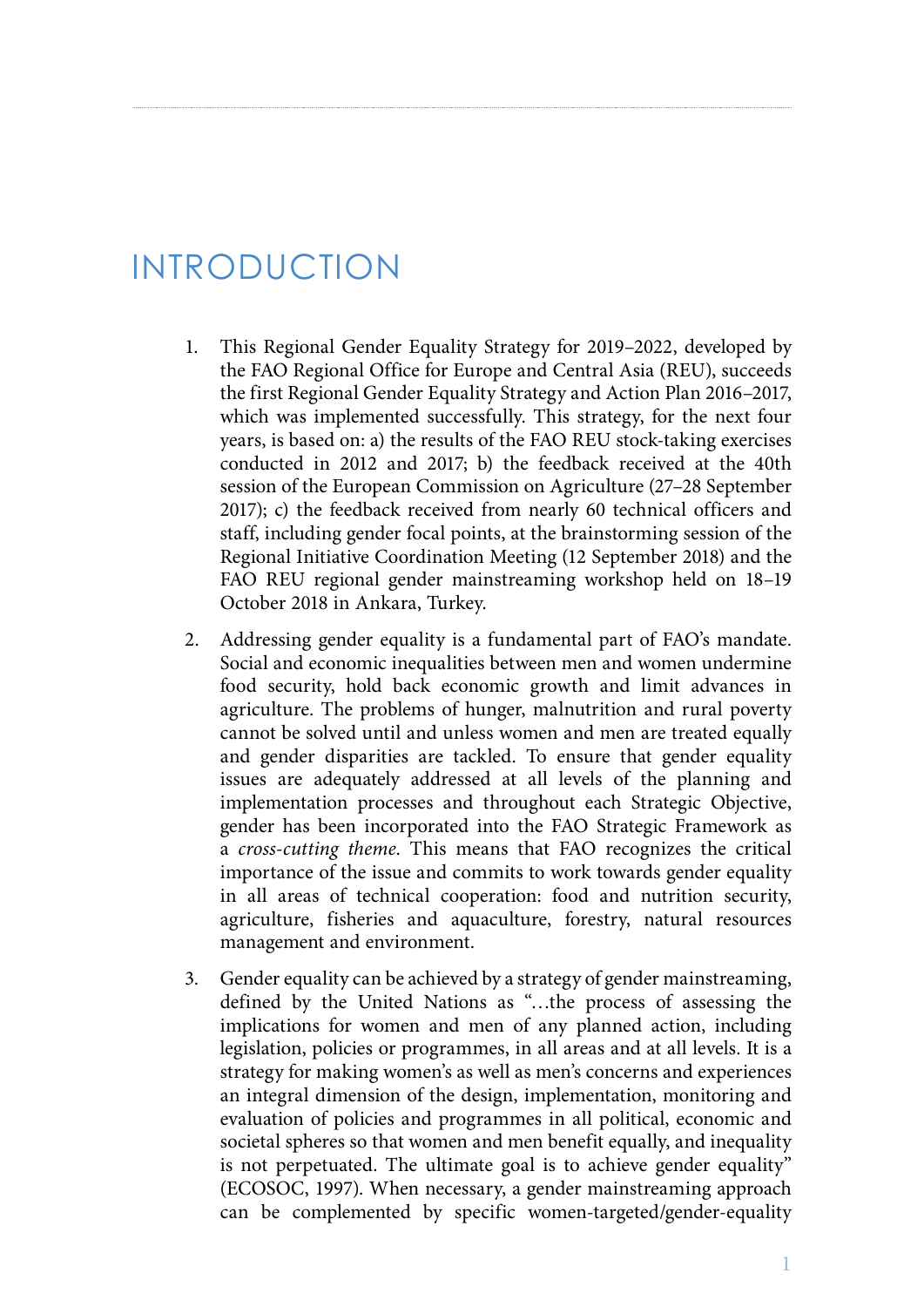<span id="page-9-0"></span>interventions and actions, especially in the areas where significant gender-based discrimination persists.

- 4. In 2012, FAO endorsed a [Policy on Gender Equality,](http://www.fao.org/docrep/017/i3205e/i3205e.pdf) the goal of which is to achieve equality between women and men in sustainable agricultural production and rural development, with the aim of eliminating hunger and poverty. To accelerate its effective implementation, the FAO Regional Office for Europe and Central Asia developed, adopted and implemented its first [Regional Gender Equality Strategy and Action](http://www.fao.org/3/a-i5501e.pdf) [Plan 2016–2017](http://www.fao.org/3/a-i5501e.pdf) for promoting gender equality and the empowerment of rural women*.* The results of the regional gender strategy for 2016– 2017 were reported to the member-states at the Fortieth session of the European Commission on Agriculture, and the feedback received was entirely positive. $<sup>1</sup>$ </sup>
- 5. This new Regional Gender Equality Strategy for 2019–2022 represents a common vision of what FAO intends to achieve over the next four years in promoting gender equality and women's empowerment through its interventions in the region, and how. The strategy defines priorities, roles and responsibilities of regional, sub-regional and country offices in gender mainstreaming and is supplemented by the action plan with the time-bound outcomes, outputs and activities.

## **OBJECTIVES**

6. The objectives of the Regional Gender Equality Strategy for 2019– 2022 are: (i) to contribute to FAO's efforts to assist member countries in the region to achieve the Sustainable Development Goals (SDGs) and contribute to gender equality and women's empowerment for eliminating hunger, reducing rural poverty, and achieving food security for all in the region in a systematic, holistic and sustainable manner; and (ii) to minimize gender-related risks and safeguard rural women's rights in all actions to achieve sustainable and equitable food systems and rural development.

 $1$  For more details, please visit the report and background documents at the FAO European Commission on Agriculture website: [http://www.fao.org/europe/](http://www.fao.org/europe/commissions/eca/eca-40/en/) [commissions/eca/eca-40/en/](http://www.fao.org/europe/commissions/eca/eca-40/en/)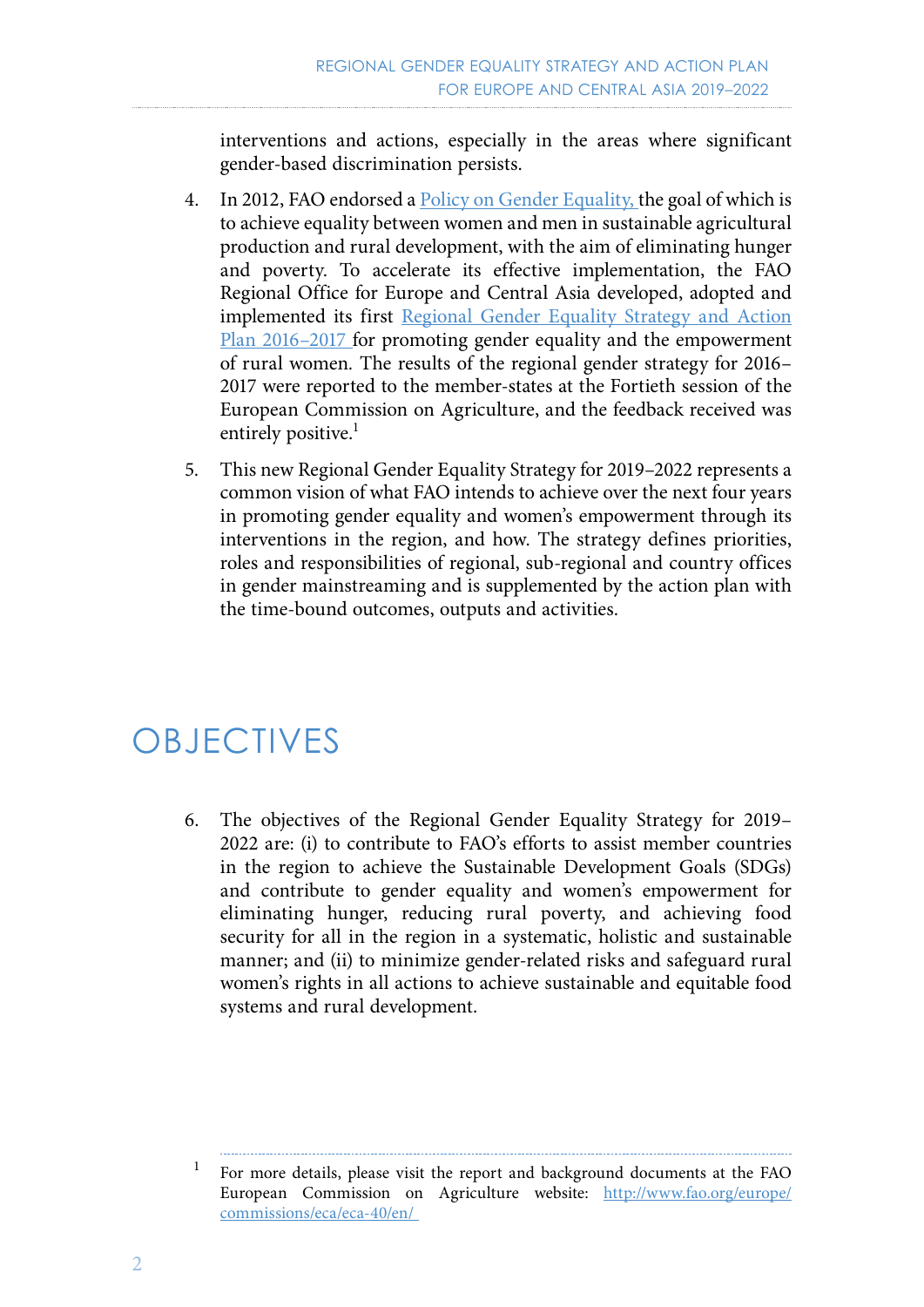# <span id="page-10-0"></span>Context: gender inequalities in Europe and Central Asia

- 7. On average, key gender-related indicators in the region are the most advanced globally; however, gender-based discrimination persists in the region. The situation varies within the sub-regions, but in most countries, many women living in rural and remote areas are more likely to suffer from discrimination and poverty. This has been evidenced through FAO-supported research and studies conducted at country and regional levels in recent years.<sup>2</sup> Minority women, women with children, elderly women, women with disabilities and those with lower levels of education usually find themselves in an even more disadvantaged position. Gender inequalities are rooted in socially constructed norms and practices that determine certain kinds of behaviour for women and men and that assign lower status to the female gender than to the male. This is reinforced by ideological, economic, political, legal and institutional systems, public attitudes and stereotypes on gender roles that give less visibility to women's crucial contributions to agriculture, fisheries and forestry.
- 8. Despite significant advances in gender statistics and qualitative research in the countries of the region, many forms of gender inequalities are still invisible or difficult to track; examples include rural women's work in family farms as unpaid family workers and their access to and control over the productive resources and assets such as land, credits, training, agricultural inputs and others. FAO has contributed to the generation of evidence of gender inequalities in agricultural and rural livelihoods through country gender assessments<sup>3</sup> conducted in the region, the main conclusion of which is that despite relatively high educational levels and high economic activity rates of rural women in the region, they are overrepresented in manual labour as informal, unpaid and family workers and are rarely registered and rarely identify themselves as owners, managers or co-managers of agricultural holdings and farms. In some of the countries in which FAO country gender assessments have been conducted, it is estimated that 60 percent to 87 percent of women working

<sup>&</sup>lt;sup>2</sup> More details can be found in the list of publications from the FAO Regional Office for Europe and Central Asia in Annex 2.

<sup>&</sup>lt;sup>3</sup> The list of publications from the FAO Regional Office for Europe and Central Asia is provided in Annex 2.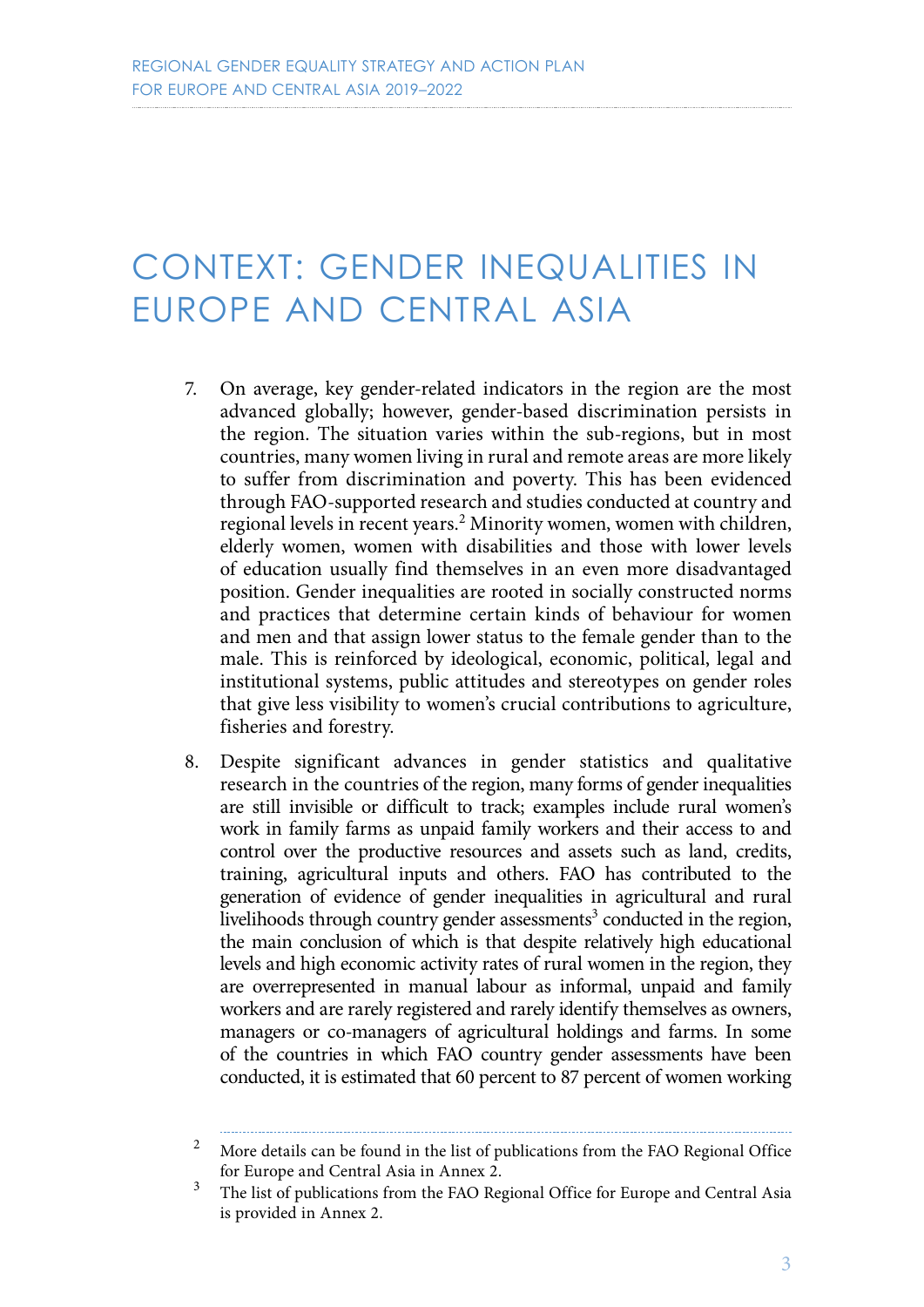in agriculture are informal or family workers, while only between 6.5 percent and 31 percent of agricultural holdings are managed by women.

- 9. While data are scarce, some available indicators demonstrate that rural women's access to resources and assets such as land, water, pastures, livestock, credit, subsidies, rural advisory services and decision-making is very limited. For example, the share of women who are the beneficiaries of rural advisory services can be as low as 10 percent of all clients, and the share of women who own agricultural machinery can be as low as 5 percent of all owners. Bias towards sons in inheritance practices and patrilocal<sup>4</sup> marriages are some of the reasons behind women's limited access to land. Even when women legally own land, registration practices (which tend to be made in the name of a male family member) limit their de facto enjoyment of their rights over land. The status of rural women is exacerbated by a double and triple burden of domestic and reproductive<sup>5</sup> work, which overwhelmingly falls on women's shoulders. The low levels of infrastructure and social services in rural areas have a direct impact on rural women's household workload, which takes up twice as much time as that of their urban counterparts and up to four times more time than the household workload of rural men. This phenomenon, known as "time poverty," significantly limits rural women's life choices and opportunities for engaging in paid economic activities, education and professional development.
- 10. As in other parts of the world, rural women in the region have less access to information and communications technology and innovative agricultural practices than do men and women residing in urban areas. This further contributes to the gender pay gap, with women earning between 60 to 85 percent of men's salaries and having lower access to decent jobs and off-farm employment; this increases their risks of falling into poverty, especially in older ages. In the context of current regional challenges and trends, including climate change, natural disasters and migration, access to resources – including decisionmaking and economic opportunities as decent jobs – becomes even more critical for rural women, and especially for young rural women. Investing in rural women becomes investing in the critical agents of change for ending poverty and reaching food security for all, and thus for achieving the Sustainable Development Goals.

<sup>4</sup> Relating to a pattern of marriage in which the couple settles in the husband's home or community.

<sup>5</sup> **Reproductive or unpaid care work** is a term that is assigned to the work at (usually) household level, which includes provision of care to family members, from child rearing to looking after the sick and the elderly. This is closely linked with other types of domestic work, such as cleaning and cooking, and in rural households, involves water and fuel fetching, working on the households' plot, etc. In most societies this work is usually performed by women and is seen as extension of their 'natural' role. In gender in development, this term calls attention to how women in particular are assigned to the domestic sphere where the reproductive work is uncompensated and unrecognized.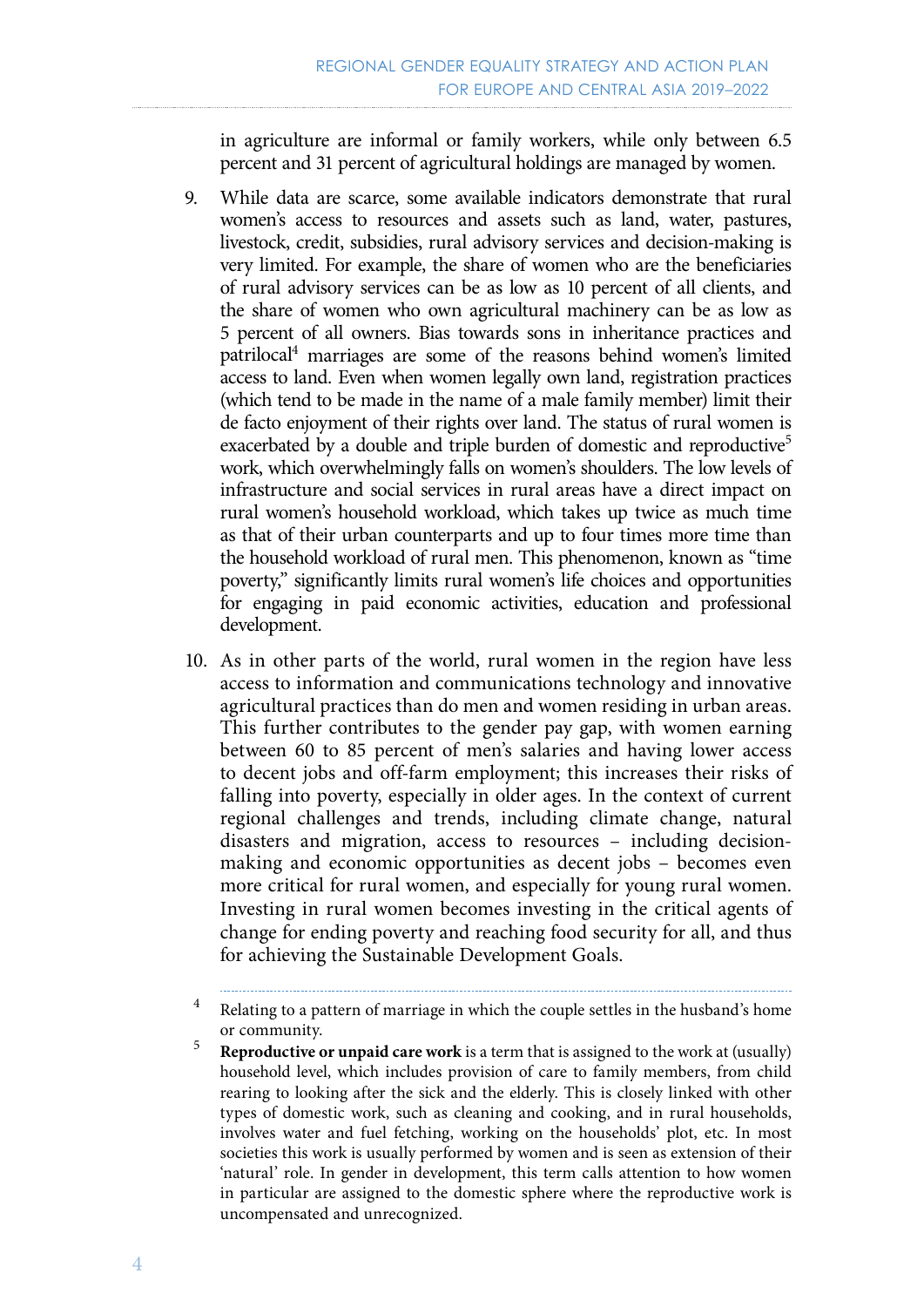# <span id="page-12-0"></span>Results and lessons learned from the FAO Regional Gender Equality Strategy for 2016–2017

- 11. FAO is fully committed to closing gender gaps in agriculture, empowering rural women, and achieving greater effectiveness in the provision of technical assistance to Member Countries in meeting the Sustainable Development Goals of the 2030 Agenda. Based on the results and lessons learned from the first [Regional Gender Equality](http://www.fao.org/3/a-i5501e.pdf) [Strategy for Europe and Central Asia 2016–2017](http://www.fao.org/3/a-i5501e.pdf) (FAO, 2016a, p. 3), the following three main directions will continue to remain in focus in FAO's work on gender equality in the region for the period 2019–2022:
	- i) **capacity development, knowledge building and awareness raising** of FAO technical staff and national partners through knowledge generation, advocacy and support to collection and analysis of gender statistics for the formulation and implementation of evidence-based agricultural policies and strategies;
	- ii) **economic empowerment of rural women** through diversification and generation of income and improved access to markets; and
	- iii) **gender-sensitive FAO technical assistance** by mainstreaming gender equality, human rights and social inclusion within agricultural strategies, Country Programming Frameworks, Technical Cooperation Programmes and other programmes and trust fund projects, including the Global Environment Fund and Green Climate Fund.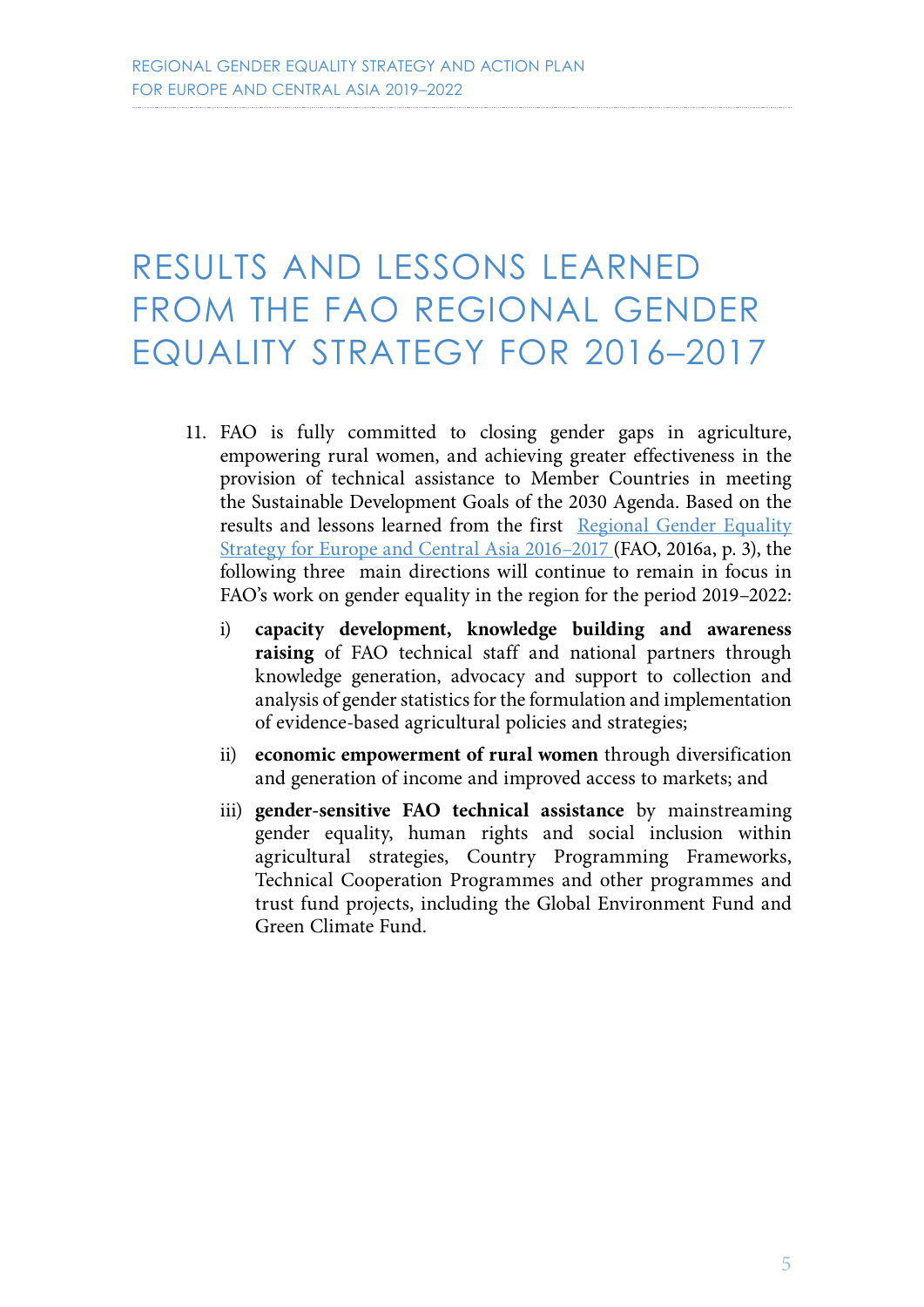## <span id="page-13-0"></span>Main areas of work in 2019–2022

- 12. The the work of the FAO Regional Office for Europe and Central Asia on gender in 2019–2022 will continue to be framed by FAO's Gender Equality Policy and its minimum standards for gender mainstreaming, the United Nations Convention on the Elimination of All Forms of Discrimination against Women (CEDAW),<sup>6</sup> and the SDGs from the 2030 Agenda, with its key principle of *leaving no one behind*. FAO interventions in the region will be defined by the priorities set by the FAO Regional Conference for Europe for 2018–2021, which emphasize support to smallholder empowerment, trade facilitation and market integration, sustainable management of natural resources in a changing climate, climate change mitigation, and food security and nutrition. The Gender Equality Strategy will focus on providing technical assistance across the three Regional initiatives and other interventions to ensure that FAO work is responsive to the needs of the most disadvantaged groups and creates equal opportunities for women and men. This will be achieved by:
	- 1) generating knowledge for evidence-based policy dialogue and support for rural women's economic empowerment by increasing their access to productive resources, services, technologies, decent work, and social protection. The areas that will be under close attention for specific research in the coming years include
- <sup>6</sup> The United Nations Convention on the Elimination of All Forms of Discrimination against Women (CEDAW) is the international human rights instrument focusing exclusively on women's rights. It was adopted by the UN General Assembly in 1979 and entered into force on 3 September 1981. It defines discrimination against women and establishes a programme for national interventions aimed at ending discrimination and fostering equality between women and men. Article 14 of CEDAW specifically calls on States to respect and enforce the rights of rural women as they relate to their productive capacity. These include the right to access economic opportunities, productive assets, improved technologies, financial services, agricultural extension services, and the right to participate in agriculture and rural development planning. The States that ratify CEDAW commit themselves to take into account the particular issues that rural women face and the significant roles that they play in the economic and social development of their families. States have to take appropriate measures to eliminate discrimination against women in rural areas in order to ensure, on the basis of equality of men and women, that they equally participate in and benefit from agricultural and rural development. All countries of the Europe and Central Asia region have ratified CEDAW without reservation.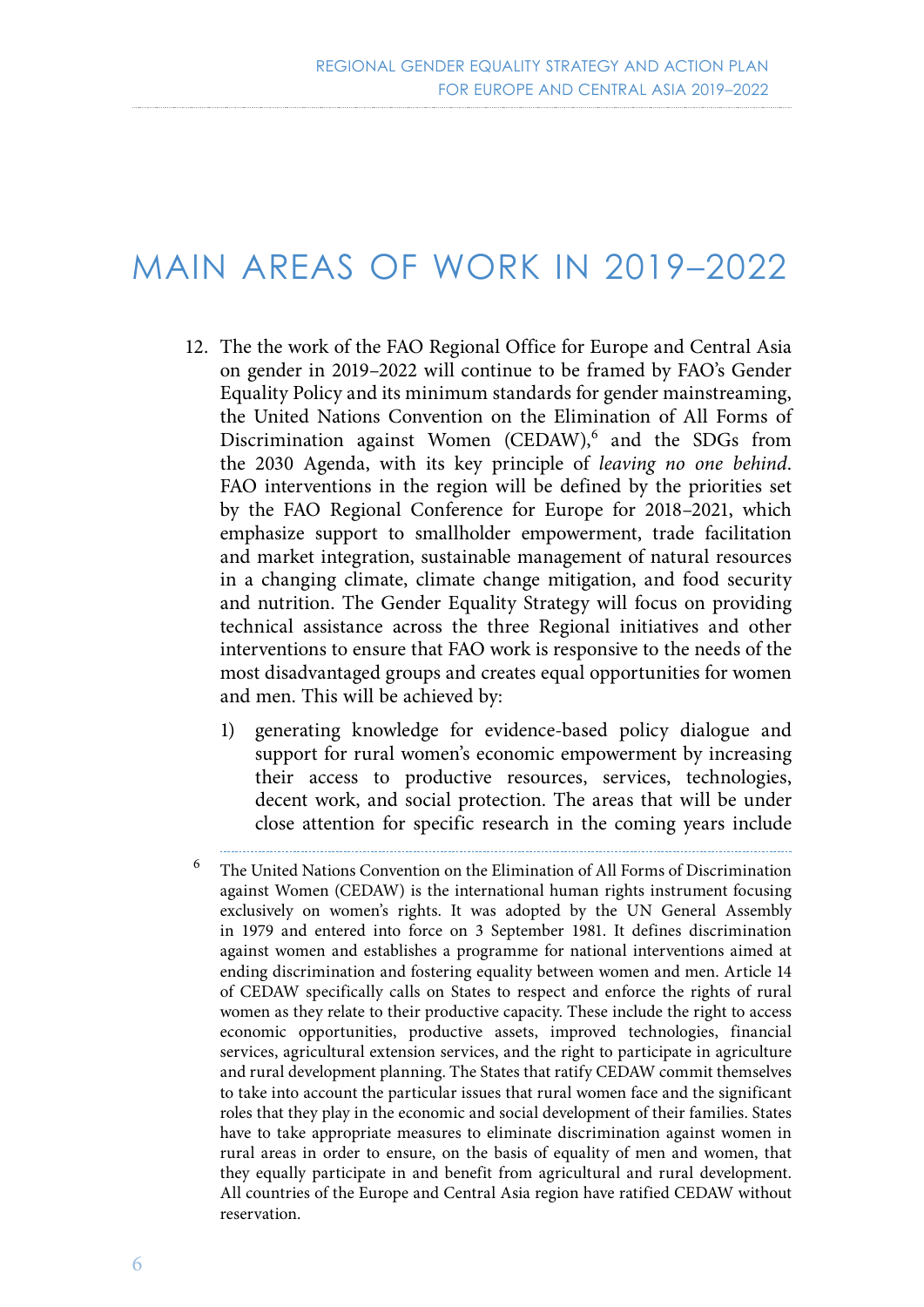<span id="page-14-0"></span>assessing the gender dimensions of food security and nutrition, forestry, livestock, fishery, and access to e-agriculture and rural advisory services;

- 2) supporting countries in developing inclusive and gender-sensitive value chains and promoting women's entrepreneurship through market and value chain analysis and the provision of continuous and direct support for rural women to generate sustainable incomes through alternative and green jobs; and
- 3) providing technical guidance and support to countries in collecting and using sex-disaggregated data to monitor progress in closing gender gaps in key areas of FAO's mandates and to ensure that gender is mainstreamed in all Country Programming Frameworks and Regional Initiatives in achieving sustainable agriculture and food systems; and enhancing national and regional capacities for better integration of gender concerns in formulating, implementing, monitoring, reporting and evaluating development and humanitarian interventions.

In more concrete terms, the work will focus on the following:

### **A. Developing capacity, building knowledge and raising awareness**

- 13. Developing capacity and raising awareness about issues related to gender equality, social protection and rural development in the region will remain at the core of the FAO Regional Office for Europe and Central Asia gender team's work. The team will primarily target FAO technical officers; gender focal points in the region; the Subregional Office for Central Asia; country offices; project teams; national partners from the ministries of agriculture, forestry and fishery; national statistical offices; and other government and non-government agencies. The format of capacity development will range from faceto-face regional workshops to briefing sessions in smaller groups to individual consultations. Online trainings also will be widely deployed. FAO tools developed at FAO headquarters in Rome and at the FAO Regional Office for Europe and Central Asia in Budapest, such as the [Gender mainstreaming and human rights-based approach \(HRBA\)](http://www.fao.org/3/a-i6808e.pdf) [guidelines](http://www.fao.org/3/a-i6808e.pdf) available to FAO staff and national partners in English and Russian languages since January 2017, will be widely disseminated.
- 14. To address the lack of documented knowledge on gender, agriculture and rural development issues specific to the region, the FAO Regional Office for Europe and Central Asia will continue to collect case studies of good and promising practices on how gender equality issues can be addressed in agriculture (including forestry, fishery and aquaculture)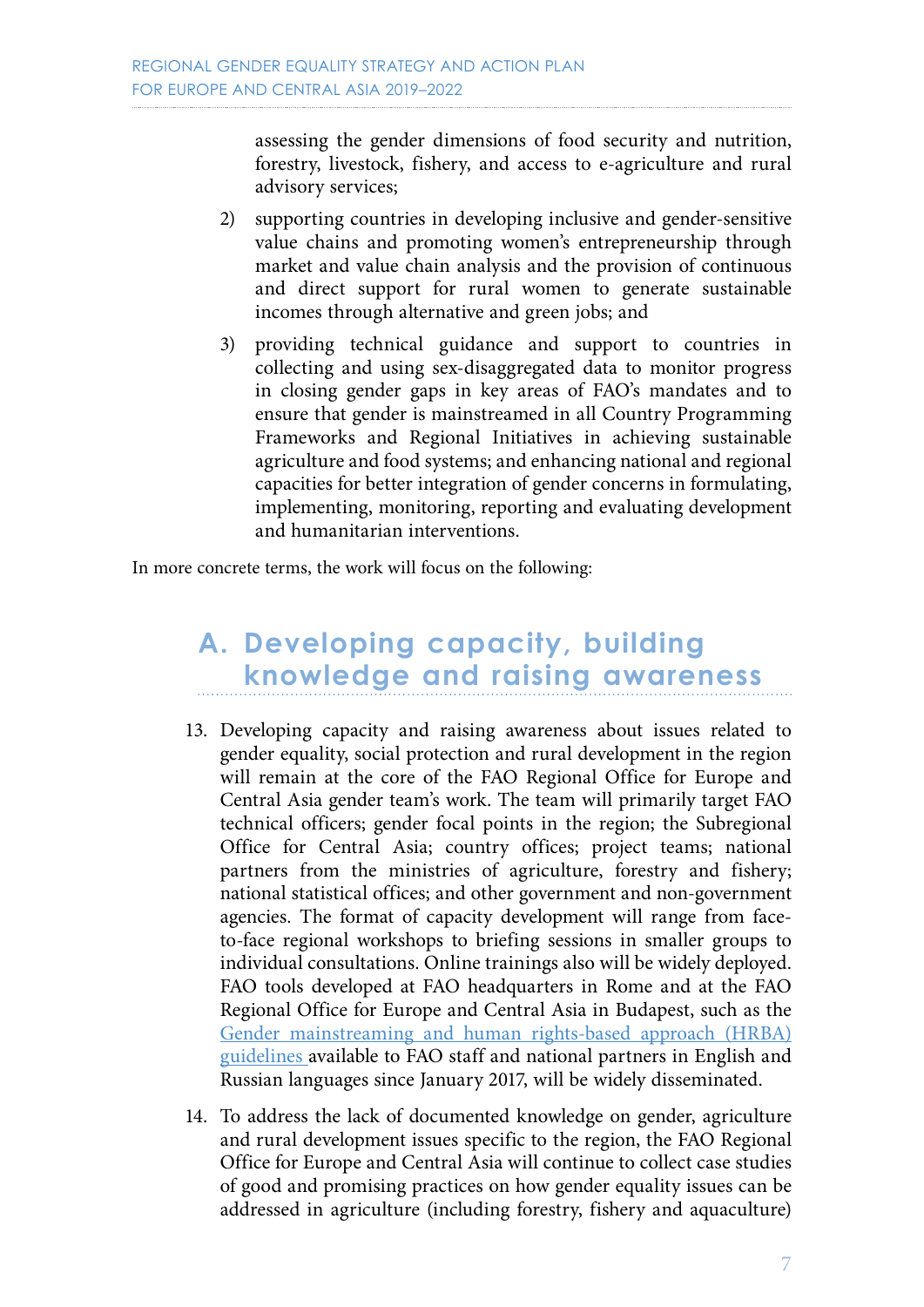and rural development policies and practices across the region and contributing to food security and the elimination of poverty in a just and sustainable manner. The Regional Office also will produce policyrelevant and evidence-based reports on selected topics, similar to the products published under the first regional gender strategy, such as *[Gender equality, social protection and rural development in Eastern](http://www.fao.org/publications/card/en/c/4f81a152-615a-45df-8be9-2fd722cbcca1/) [Europe and Central Asia](http://www.fao.org/publications/card/en/c/4f81a152-615a-45df-8be9-2fd722cbcca1/)* and *[What gender mainstreaming means](http://www.fao.org/3/I8958EN/i8958en.pdf) [in practice: Selected cases from the European Union.](http://www.fao.org/3/I8958EN/i8958en.pdf)* Research and studies will include the further application of such FAO-developed methodologies as GAPo (gender analysis of agricultural policies), first piloted in Kyrgyzstan in 2017, in other countries of the region. The FAO Regional Office for Europe and Central Asia also will continue to support the production of country gender assessments, with the goal of ensuring that these assessments are in place in all countries in the region in which FAO has programming activities. Therefore, in 2019– 2022, the country gender assessments will be developed and made public in Azerbaijan, Georgia, Bosnia and Herzegovina, Republic of Moldova, Serbia, Ukraine and Uzbekistan.

- 15. To improve evidence-based policy analysis, methodological support and awareness raising will continue to be provided to national partners, in close collaboration with the REU Sustainable Development Goals team and the Regional Statistician, to collect gender-sensitive data and statistics with a focus on the indicators under FAO custodianship (such as 5.a.1, 5.a.2, and others).
- 16. Policy support will be based on the [Joint Call for Action](http://www.fao.org/3/a-i7020e.pdf) on promoting socially inclusive rural development in Europe and Central Asia that reaffirmed the commitment of Member States and FAO to work towards gender equality. The Joint Call for Action, adopted at the FAO REU high-level conference *[Promoting socially inclusive rural development](http://www.fao.org/europe/events/detail-events/en/c/461793/) [in Europe and Central Asia: Action for the 2030 Agenda,](http://www.fao.org/europe/events/detail-events/en/c/461793/)*<sup>7</sup> provides a concrete pathway for effective gender-responsive implementation of the SDG agenda in the areas of the FAO mandate. It consists of a set of detailed recommendations for FAO, national governments, and representatives from civil society and the private sector.

 $7$  The Vilnius conference was organized and hosted by the FAO Regional Office for Europe and Central Asia in close partnership with the European Institute for Gender Equality (EIGE) from 30 January 2017 to 1 February 2017 in Vilnius, Lithuania. It was a follow-up to the high-level event [Step It Up Together for Rural](http://www.fao.org/about/meetings/rural-women-end-hunger/en/) [Women to End Hunger and Poverty](http://www.fao.org/about/meetings/rural-women-end-hunger/en/), convened on 16 December 2016 in Rome by FAO, the Slovak Presidency of the Council of the European Union, and the European Commission, in close collaboration with the International Fund for Agricultural Development (IFAD), the World Food Programme (WFP) and UN Women. The Vilnius conference provided a platform for a policy dialogue of national stakeholders and reinforced the commitments towards socially inclusive agriculture and rural development in the region. More details available are at <http://www.fao.org/europe/events/detail-events/en/c/461793/>.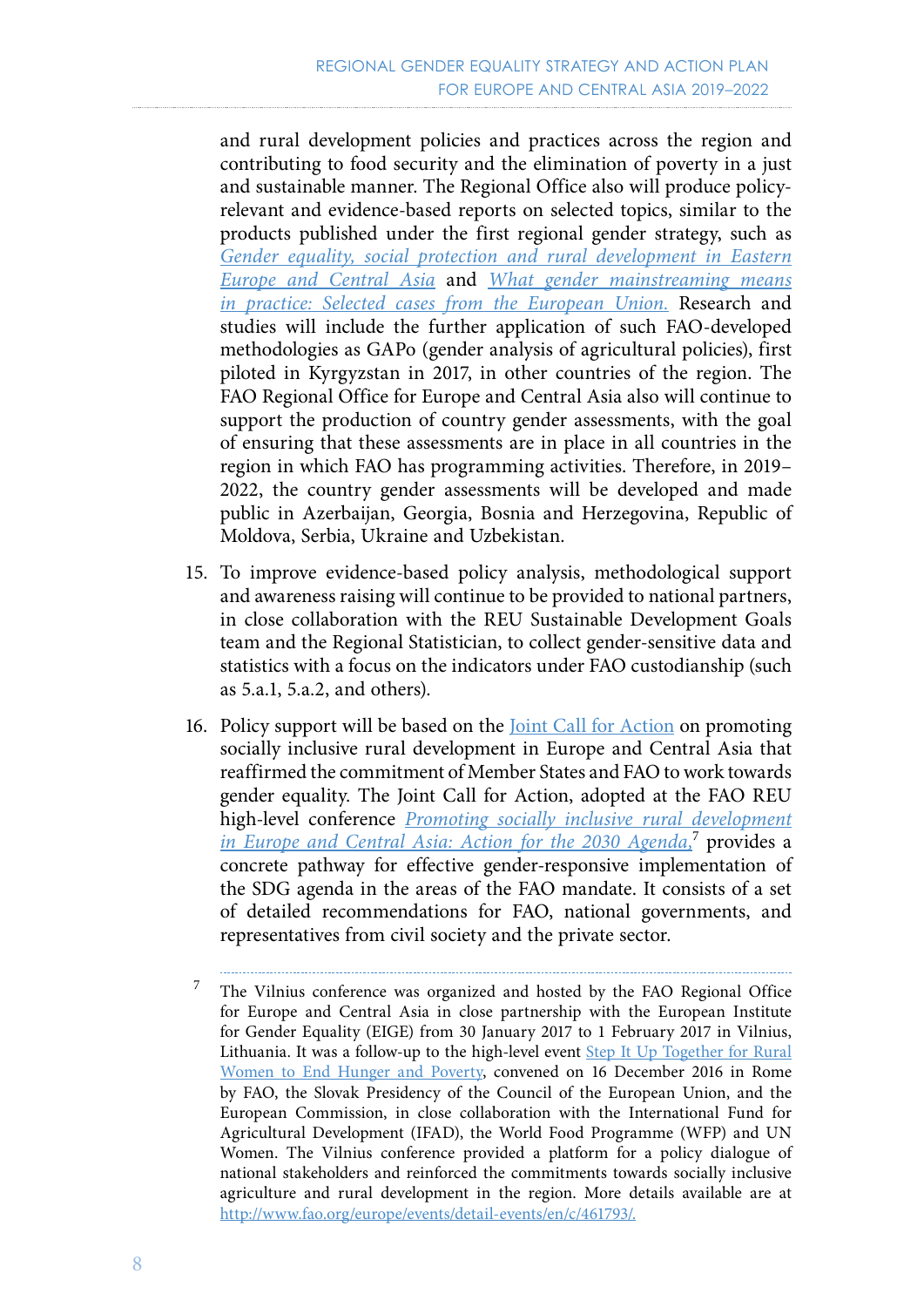#### <span id="page-16-0"></span>**B. Economically empowering rural women**

- 17. The FAO Regional Office for Europe and Central Asia will continue its work to empower rural women economically through researching and studying value chains, diversifying income, and creating employment and entrepreneurship opportunities for improved food security and rural livelihoods of smallholders in the areas affected by land degradation and climate change.<sup>8</sup>
- 18. Experience generated under the United Nations Joint Programme on Rural Women Economic Empowerment (UNJP RWEE) implemented in Kyrgyzstan, as well as FAO Regional Office for Europe and Central Asia activities under Regional Initiative 2 for improving rural women's access to markets, will be further reviewed, with the lessons learned and promising practices distilled from those projects made available for further replication in various countries of the region, with emphasis on the most disadvantaged groups, including ethnic minorities, internally displaced persons, and refugee women. This work will go together with resource mobilisation efforts.

### **C. Gender mainstreaming FAO's technical assistance**

- 19. Gender mainstreaming is a universally accepted strategy and an approach to achieve gender equality. For FAO, as for the entire United Nations, gender mainstreaming is about incorporating a gender perspective into all policies, programmes, projects and activities, in all fields and at all levels, including planning processes, documents, budgets and assessments. This requires the assessment of the implications of all policies and programmes for both women and men – in design, implementation, monitoring and evaluation – to enable women and men to benefit equally from all FAO interventions. While gender equality can be advocated for as an issue of social justice and
- <sup>8</sup> These studies are: (1) *Review and analysis of export potential and marketing opportunities for rural off-farm activities in Central Asia*, prepared by the public foundation the Central Asian Crafts Support Association's Resource Centre in Bishkek, Kyrgyzstan (CACSARC-kg); (2) *Assessment of the possibilities for income diversification through rural crafts development (in support of the small business and job creation for women and men in rural communities in the Republic of Uzbekistan)*, prepared by the Central Asia and the Caucasus Association of Agricultural Research Institutions (CACAARI) at the regional office of the International Centre for Agricultural Research in the Dry Areas in Central Asia and the Caucasus (ICARDA-CAC); and (3) *Gender-sensitive analysis of sericulture in Azerbaijan*, prepared by the *Inkishaf* Research Centre in Baku, Azerbaijan.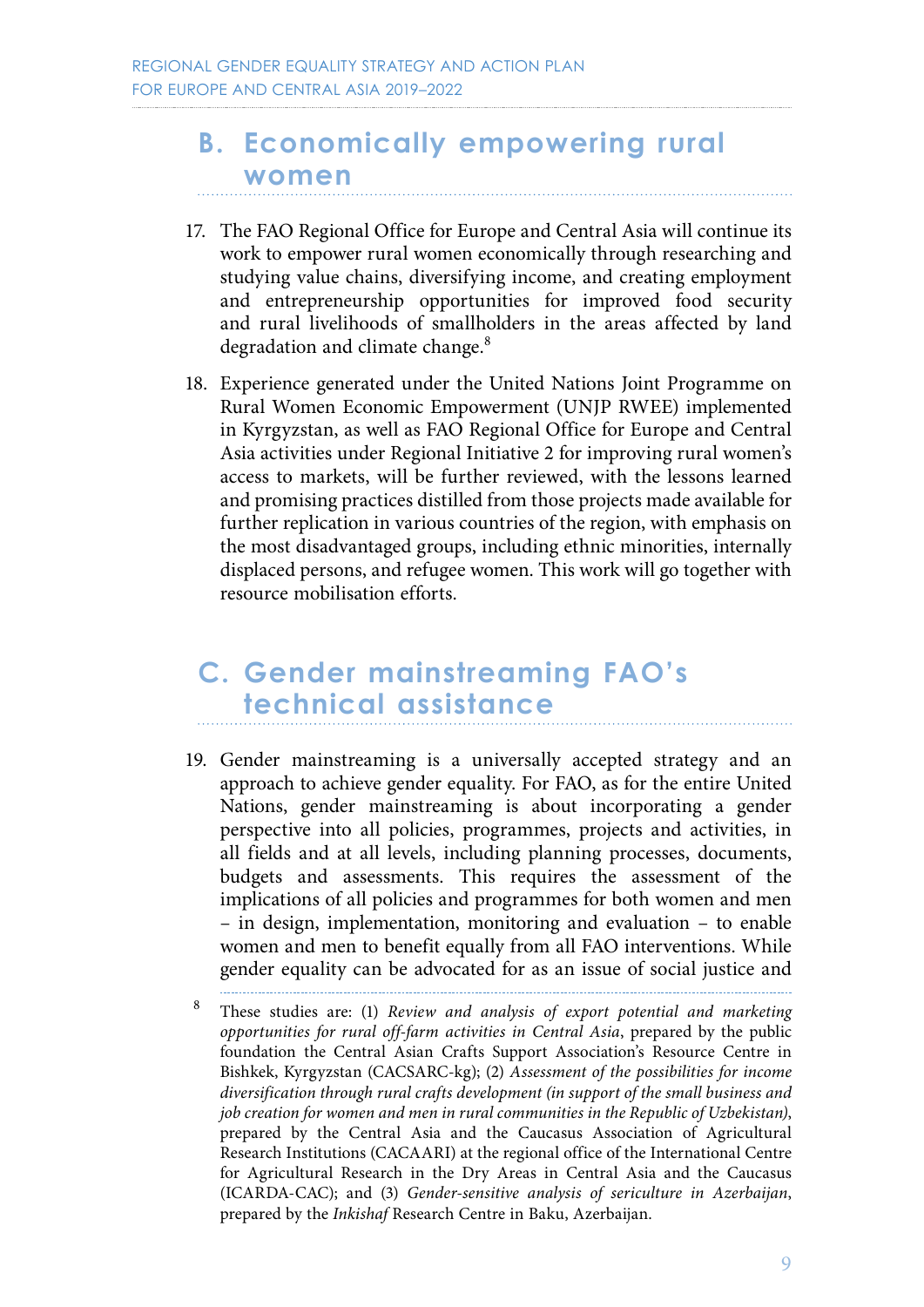<span id="page-17-0"></span>human rights, gender analysis and the gender-responsive design of interventions, along with their monitoring and evaluation, are basic practical requirements for increasing programme effectiveness.

20. Based on [FAO's Policy on Gender Equality](http://www.fao.org/docrep/017/i3205e/i3205e.pdf) and the [FAO Environmental](http://www.fao.org/3/a-i4413e.pdf) [and Social Management Standards](http://www.fao.org/3/a-i4413e.pdf), gender mainstreaming is not optional but mandatory for all FAO interventions in agriculture and food systems. For this reason, all FAO projects are attributed a gender marker that measures the contribution of each technical intervention to the gender equality goals, which are classified into four categories: "Gender neutral (G0)," "Gender mainstreamed (G1)," "Gender affirmative action (G2a)," and "Gender equality focus (G2b).<sup>9</sup> The lead technical officers and technical officers are responsible for assigning gender markers to the concept notes and project documents. The FAO Regional Office for Europe and Central Asia gender team validates the gender markers as a member of the Programme and Project Review Committee and as part of the Field Programme Management Information System project appraisal process.

## Roles and responsibilities

- 21. The roles and responsibilities for gender mainstreaming, as defined later in this document, are informed by the [UN System-Wide Action](https://www.unsystem.org/content/un-system-wide-action-plan-gender-equality-and-empowerment-women-swap) [Plan on Gender Equality and the Empowerment of Women](https://www.unsystem.org/content/un-system-wide-action-plan-gender-equality-and-empowerment-women-swap) (UN-SWAP), which is accepted as an accountability framework to accelerate the mainstreaming of gender perspectives into all institutional functions of the entities of the United Nations system.<sup>10</sup>
	-
	- <sup>9</sup> According to the FAO Technical Cooperation Programme manual for 2015, the gender markers are described as follows:
- **G0 Gender neutral**. Projects marked as gender neutral are those that have no potential to advance the cause of gender equality.
- **G1 Gender mainstreamed**. Projects marked as gender mainstreamed are those for which considerations towards gender equality are partly relevant. Only some activities address gender equality in the project, and some human and financial resources are devoted towards gender equality.
- **G2a Gender affirmative action**. For projects falling under this category, gender concerns are fully relevant, and gender is integrated in all relevant dimensions, although gender equality is not the main focus of the project.
- **G2b Gender equality focus**. For projects falling under this category, gender equality is one of the main objectives; these projects specifically target gender equality and/ or women's empowerment.
- <sup>10</sup> The UN-SWAP constitutes a response to the United Nations Economic and Social Council-agreed conclusions 1997/2, which called upon the United Nations system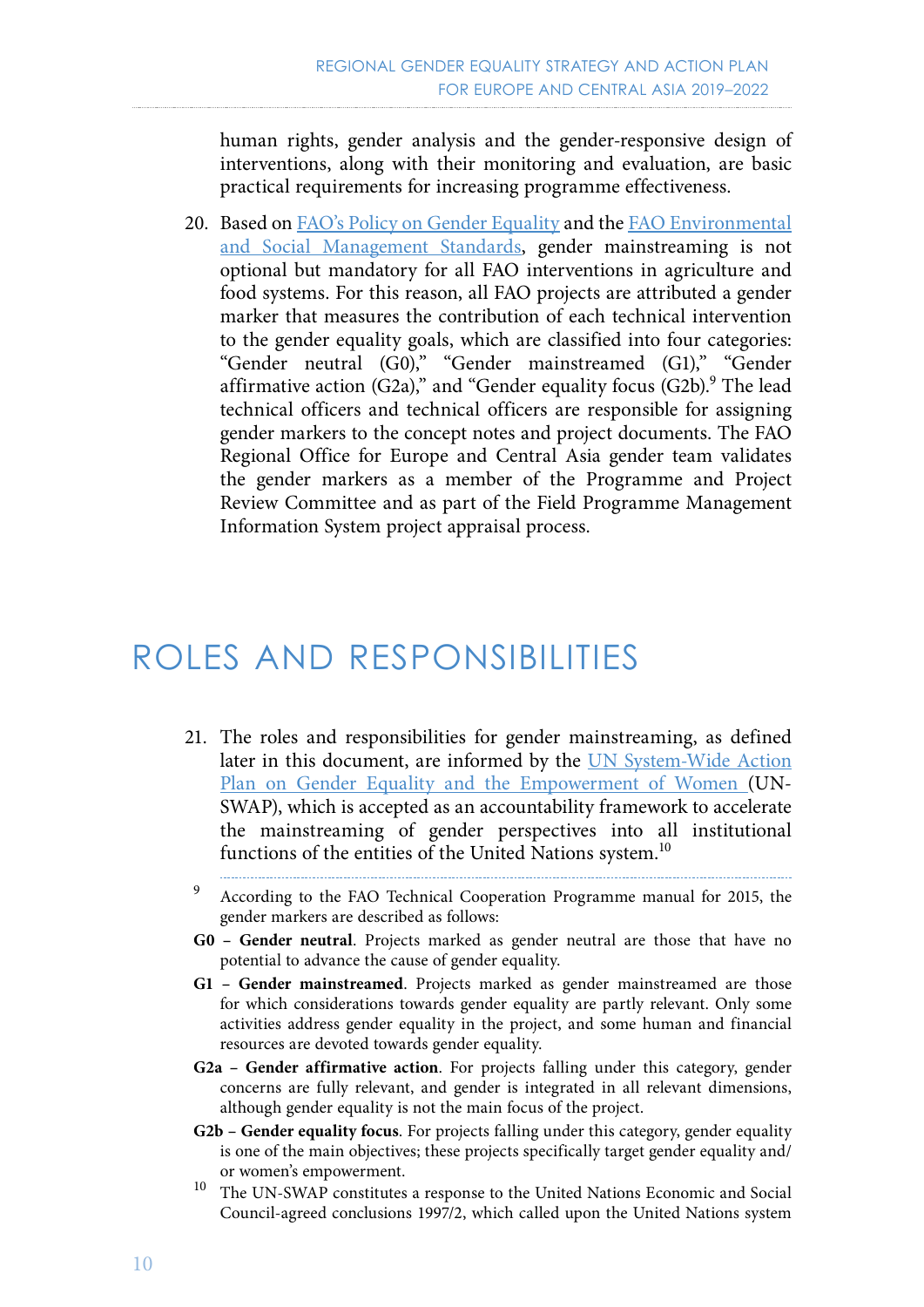- 22. **The Regional Initiatives Coordination Team**, led by **the Regional Programme leader**, will ensure that regional and country level planning and reporting integrates gender concerns.
- 23. Each **Regional Initiative delivery manager, Strategic Programme focal point, lead technical officer, technical officer and gender focal point** will ensure that gender issues are adequately addressed in the provision of technical assistance, namely in formulating, implementing, monitoring and evaluating agriculture and rural development policies, strategies and programmes. For this purpose, they will be responsible for ensuring the gender-responsiveness of their interventions, with the technical support of the FAO Regional Office for Europe and Central Asia gender team (based in Budapest and Ankara), for which the team will be contacted at the earliest stage of the inception/formulation (Minimum Standard 7 of the FAO Policy on Gender Equality).
- 24. **The FAO Regional Office for Europe and Central Asia gender team,** as an integral part of the regional technical team, will continue to serve as a resource in normative, practical and analytical work by providing policy advice, capacity development and analytical support for gender mainstreaming at request of the delivery managers, Strategic Programme focal points, technical officers, FAO Representatives and Assistant FAO Representatives in formulating, implementing, monitoring and evaluating new and ongoing projects and programmes. The gender team will remain actively involved through support in gender mainstreaming of regional and national strategies, Country Programming Frameworks, guidance manuals, and country gender assessments and profiles, and through providing training and support to country office gender focal points and FAO technical and programme staff and national partners. The gender team will also engage in gender-specific work, building knowledge of gender issues specific to the region, identifying and disseminating region-specific good practices and lessons learned, conducting impact assessments and supporting policy dialogue and advocacy for rural women.
- 25. **The gender focal points** in the Subregional Office for Central Asia and the country offices will dedicate a minimum of 20 percent of their time to mainstreaming gender in the work of their respective units, and they will coordinate and support the gender work at country/subregional level. They will maintain close contact with the REU gender team, raising gender awareness among FAO colleagues and national partners on FAO gender equality policy and its standards, and advocating for gender equality and women's empowerment.<sup>11</sup>

to mainstream a gender perspective throughout its work. The UN-SWAP was endorsed by the United Nations Chief Executives Board for Coordination in April 2012 and 2017 was set as the target for the United Nations system to meet all of its performance indicators.

<sup>&</sup>lt;sup>11</sup> More details of the FAO gender focal point function are available in the corporate terms of reference adapted for the needs of the Europe and Central Asia region. This can be shared by the REU gender team upon request.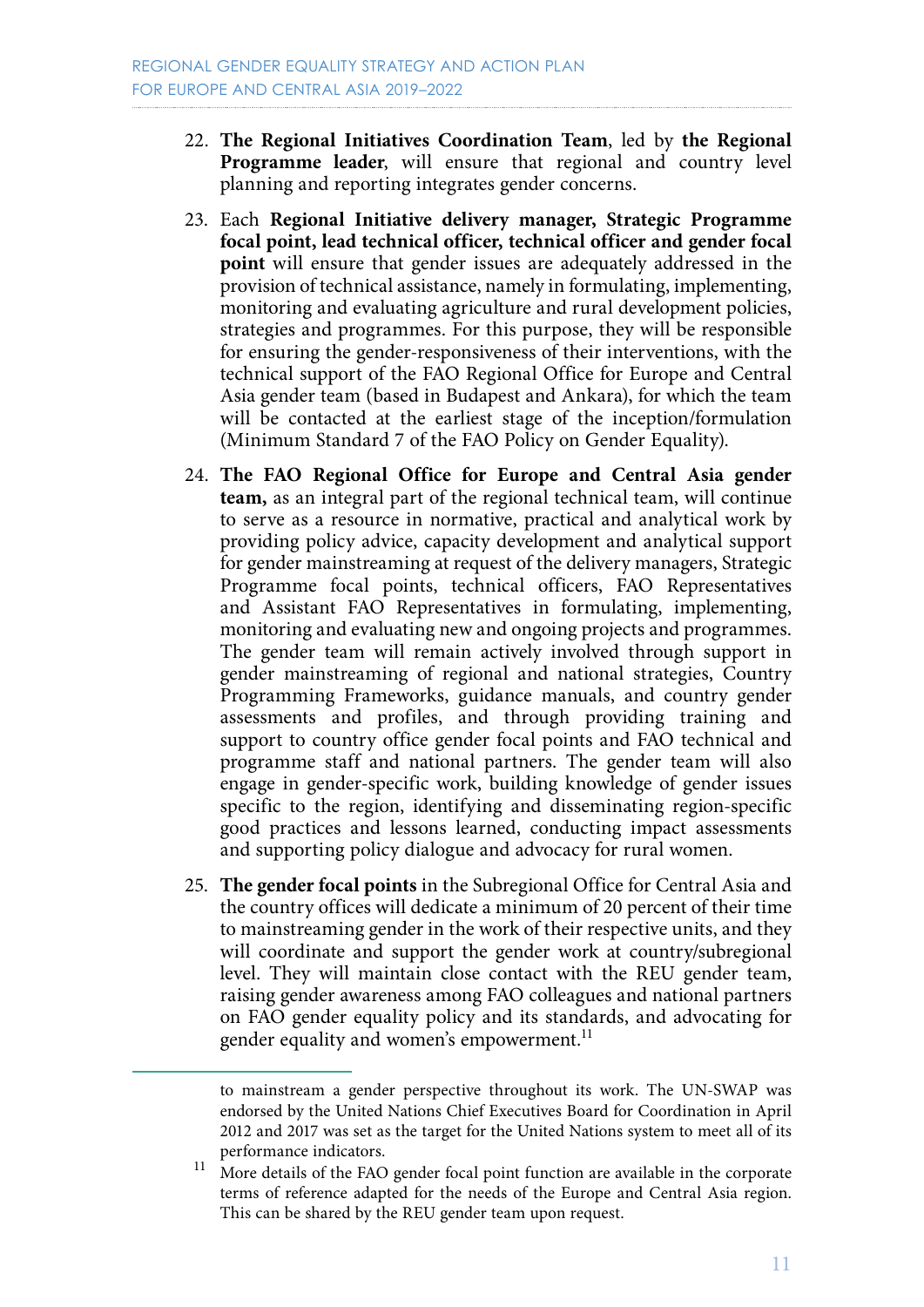26. **The FAO Representatives and Assistant FAO Representatives** will ensure the mainstreaming of gender concerns in country-level policy and programme cycles, such as in the Country Programming Framework formulation process (for example by mandating country gender assessments and involving civil society groups and other stakeholders representing the interests of rural women). This will also imply the formulation, implementation and monitoring of the new and ongoing initiatives. The FAO Representatives and Assistant FAO Representatives will ensure that a certain share of FAO budget at country level is allocated to gender- and women-specific targeted interventions (as per Minimum Standard 14 of the FAO corporate Policy on Gender Equality).

#### 27. The **FAO Regional Office for Europe and Central Asia senior management team** will ensure that:

- a) FAO gender mainstreaming requirements are visible and explicit in the policies and day-to-day work of the FAO Regional Office for Europe and Central Asia, the Subregional Office for Central Asia and country offices;
- b) key regional- and country-level Strategic Programming Frameworks and governing bodies' events (ECA and ERC) mainstream gender, with the technical support of the REU gender team, and gender activities are supported with earmarked funding;
- c) capacity development in gender mainstreaming is mandatory and that gender focal points, technical officers and other professional and technical staff participate in the training events (ranging from sensitization for all staff to sector-specific briefings) organized by the REU gender team according to Minimum Standard 9 and Minimum Standard 10 of the FAO Policy on Gender Equality;
- d) with the technical support from REU gender team, all terms of reference include a standard line on gender; and
- e) a dedicated objective and related activities are inserted in the Performance Evaluation and Management System (PEMS) of the gender focal points and other staff on the work related to gender issues.
- 28. Implementation of the Regional Gender Strategy 2019–2022 will be monitored by the FAO Regional Office for Europe and Central Asia Assistant Director-General/Regional Representative and the REU senior management team, with the assistance of the REU gender team and the REU monitoring and evaluation officer, to ensure systematic practice for gender mainstreaming is in place.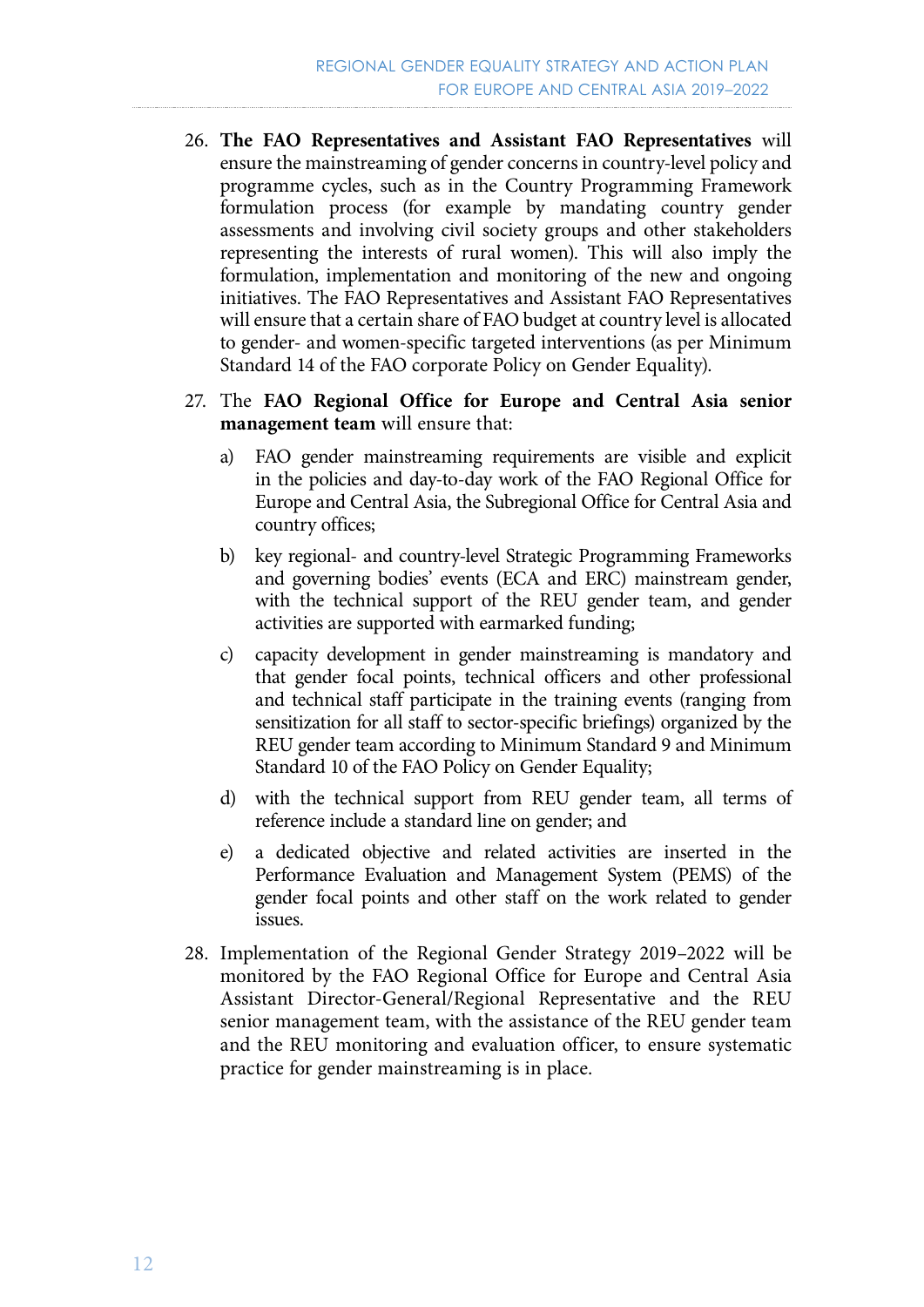| $\overline{\blacktriangle}$<br>Г |  |
|----------------------------------|--|
| <u> വ</u>                        |  |
|                                  |  |
| 53                               |  |
| ŗ.                               |  |
| ٢                                |  |

<span id="page-20-0"></span>

| Remarks                | Bosnia and Herzegov-<br>ina, Republic of Mol-<br>RI2 - Agrifood trade<br>dova, Serbia, Turkey,<br>Ukraine, Uzbekistan<br>(CPFs): Azerbaijan,<br>Europe and Central<br>ecosystems under a<br>RI1 - Empowering<br>Country Program-<br>ming Frameworks<br>natural resources,<br>RI3 - Sustainable<br>changing climate<br>smallholders and<br>management of<br>family farms in<br>landscape and<br>and market<br>integration |
|------------------------|--------------------------------------------------------------------------------------------------------------------------------------------------------------------------------------------------------------------------------------------------------------------------------------------------------------------------------------------------------------------------------------------------------------------------|
| Responsibility         | RI delivery managers,<br>interventions and EAORs / AFAORs,<br>programme leader<br>REU gender team,<br>Technical officers,<br>points, regional                                                                                                                                                                                                                                                                            |
| Results                | and rural women FAO gender focal<br>policies integrate SP focal points,<br>social protection<br>gender equality,<br>agricultural<br>concerns<br>national<br>FAO                                                                                                                                                                                                                                                          |
| Indicators             | country gender<br>gender outputs<br>in gender and<br>and activities<br>staff trained<br>assessments<br>(2) Number of<br>(3) Number of<br>agriculture<br>(1) Number of<br>ministerial<br>CPFs with<br>produced<br>issues                                                                                                                                                                                                  |
| Targets                | FAO minimum<br>mainstreaming<br>annually meet<br>standards for<br>have country<br>All countries<br>assessments<br>100 percent<br>of the CPFs<br>gender<br>gender                                                                                                                                                                                                                                                         |
| Milestones             | and sustainable approved<br>Policy support<br>food systems<br>for inclusive<br>knowledge<br>raising and<br>experience<br>awareness<br>building,<br>through<br>sharing                                                                                                                                                                                                                                                    |
| Output                 | $3, 6$ 30105.02;<br>60302.03                                                                                                                                                                                                                                                                                                                                                                                             |
| $\overline{\text{SO}}$ |                                                                                                                                                                                                                                                                                                                                                                                                                          |
|                        |                                                                                                                                                                                                                                                                                                                                                                                                                          |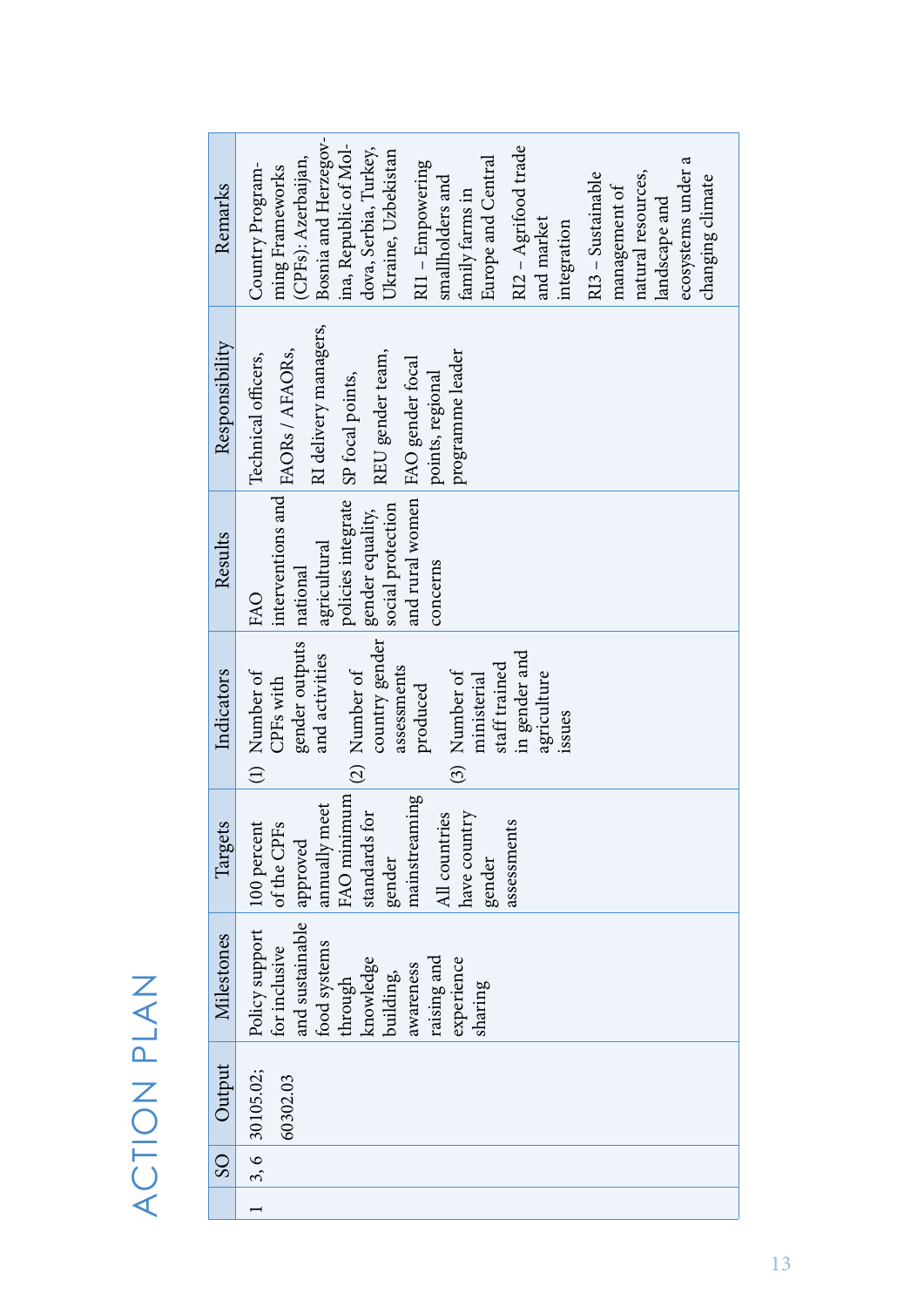| Remarks               | RI2 - Agrifood trade<br>Frameworks (CPFs)<br>Europe and Central<br>ecosystems under a<br>RI1 - Empowering<br>natural resources,<br>RI3 - Sustainable<br>changing climate<br>smallholders and<br>management of<br>family farms in<br>Programming<br>landscape and<br>and market<br>integration<br>Country<br>Asia                                   |
|-----------------------|----------------------------------------------------------------------------------------------------------------------------------------------------------------------------------------------------------------------------------------------------------------------------------------------------------------------------------------------------|
| Responsibility        | REU Gender Team,<br>FAORS / AFAORS,<br>programme leader<br>Technical officers,<br>FAO gender focal<br>points, regional                                                                                                                                                                                                                             |
| Results               | gender-sensitive<br>policy decisions<br>and actions are<br>development<br>Agriculture<br>and rural                                                                                                                                                                                                                                                 |
| Indicators            | documents that<br>gender-specific<br>events are held<br>gender-specific<br>equality issues<br>of agriculture,<br>empowerment<br>(1) Four capacity<br>in the region,<br>target gender<br>and women's<br>and training<br>development<br>participation<br>of ministries<br>FAO project<br>with the<br>(2) Share of<br>sessions<br>that are<br>or have |
| Targets               | the region have<br>sectoral gender<br>mainstreaming<br>point, or some<br>agriculture in<br>other form of<br>At least three<br>action plan, a<br>ministries of<br>strategy and<br>gender focal<br>institutional<br>an approved<br>support for<br>the form of<br>gender in<br>support                                                                |
| Milestones            | implement and<br>in agriculture,<br>programmes<br>capacities to<br>forestry and<br>policies and<br>responsive<br>formulate,<br>Enhanced<br>monitor<br>gender-<br>fishery                                                                                                                                                                           |
| Output                | 30105.02                                                                                                                                                                                                                                                                                                                                           |
| $\overline{\text{S}}$ | 3                                                                                                                                                                                                                                                                                                                                                  |
|                       | $\mathrel{\sim}$                                                                                                                                                                                                                                                                                                                                   |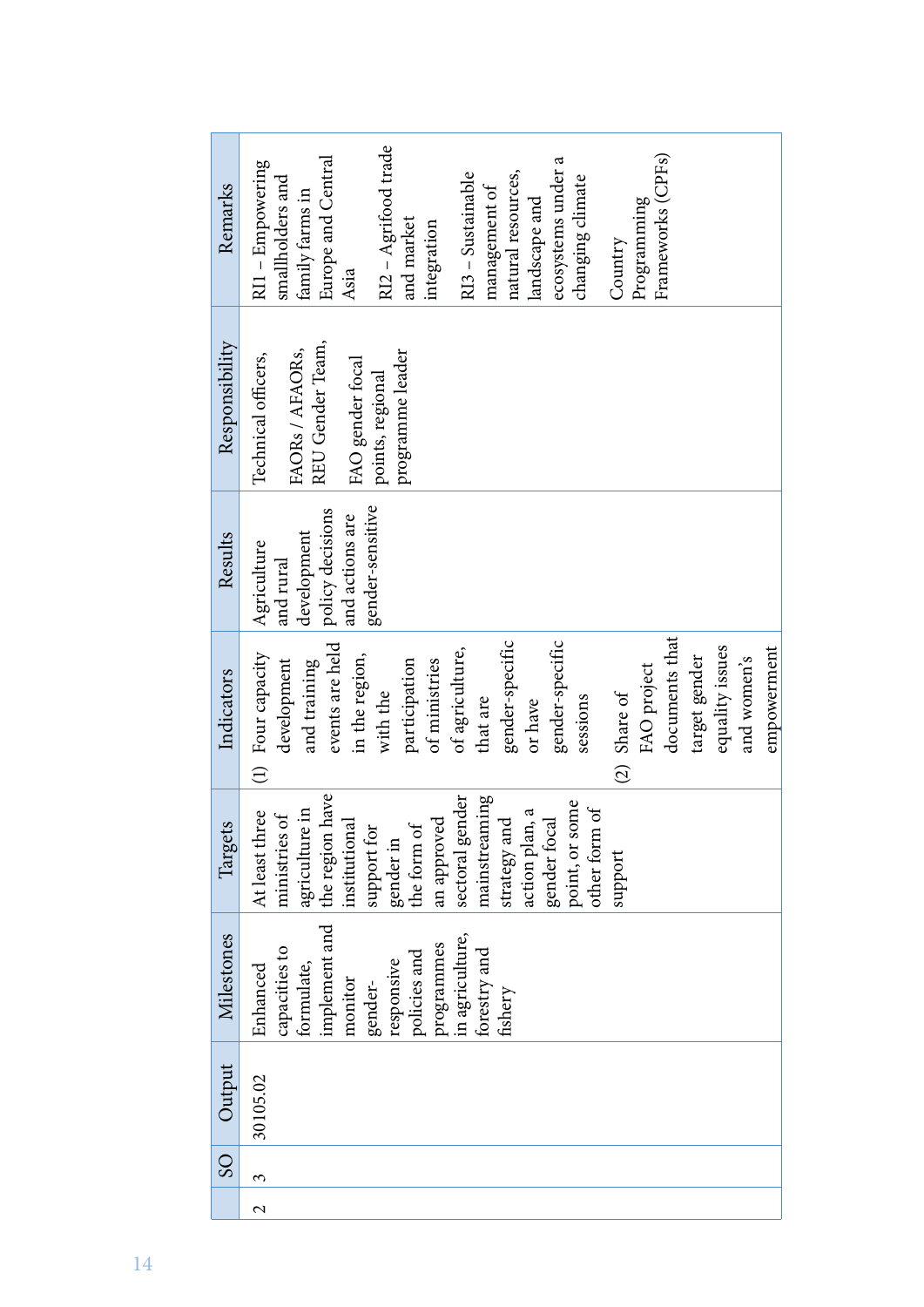| Remarks               | RI2 - Agrifood trade<br>Frameworks (CPFs):<br>Georgia, Kyrgyzstan,<br>Albania, Azerbaijan,<br>Kosovo, <sup>12</sup> Tajikistan,<br>Europe and Central<br>Turkey, Uzbekistan<br>RI1 - Empowering<br>small holders and<br>family farms in<br>Programming<br>and market<br>integration<br>Country |
|-----------------------|------------------------------------------------------------------------------------------------------------------------------------------------------------------------------------------------------------------------------------------------------------------------------------------------|
| Responsibility        | RI delivery managers,<br>resource mobilization<br>Strategic Programme<br>relevant FAO gender<br>service (RAS) programme teams,<br>REU gender team,<br>FAOR <sub>s</sub> /AFAOR <sub>s</sub><br>focal points and<br>focal points,<br>officer,                                                   |
| Results               | interventions<br>rural women<br>as a result of<br>cooperatives<br>among rural<br>(2) Number of<br>enterprises<br>under FAO<br>set up by<br>provided<br>advisory<br>$(1)$ Share of<br>training<br>women<br>clients<br>and                                                                       |
| Indicators            | (1) Share of FAO<br>rural women<br>resources (or<br>rural women<br>dedicated to<br>(2) Number of<br>mobilized)<br>budgetary<br>resources<br>trained                                                                                                                                            |
| Targets               | targeting rural<br>At least three<br>interventions<br>FAO-specific<br>women                                                                                                                                                                                                                    |
| Milestones            | ivelihoods and countries have<br>etrepreneurship,<br>knowledge and<br>reduced food<br>men through<br>insecurity of<br>women and<br>Improved<br>innovation<br>access to<br>markets,<br>rural                                                                                                    |
| Output                | 40203                                                                                                                                                                                                                                                                                          |
| $\overline{\text{S}}$ | 4                                                                                                                                                                                                                                                                                              |
|                       | 3                                                                                                                                                                                                                                                                                              |

| Kosovo as per the United Nations Security Council Resolution 1244 (1999) on the<br>$\overline{C}$<br>71 | $+122$ and $+12$ |
|---------------------------------------------------------------------------------------------------------|------------------|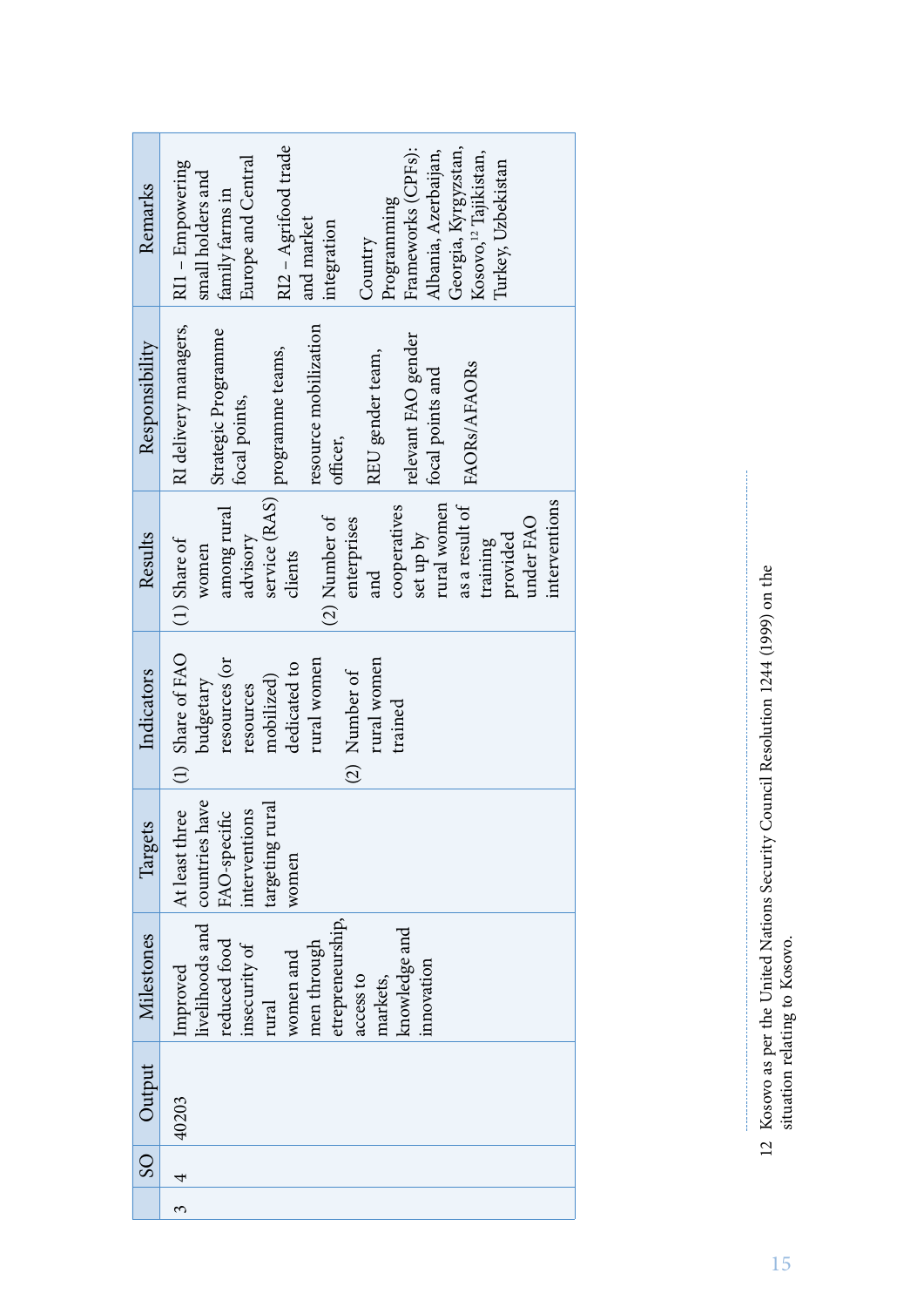## <span id="page-23-0"></span>**REFERENCES**

#### **FAO**

- **FAO.** 2012a. *FAO Policy on Gender Equality. Attaining food security goals in agriculture and rural development.* Rome, FAO. Available at: <http://www.fao.org/docrep/017/i3205e/i3205e.pdf>
- **FAO.** 2014a. *Guidelines for gender stock-taking in FAO*. Rome, FAO. Unpublished (available in FAO intranet)
- **FAO.** 2015a. *TCP Manual.* Guide to the project cycle. Appendix 1. Rome, FAO. Available at: <http://www.fao.org/3/i4070en/I4070EN.pdf>
- **FAO.** 2015b. *Environmental and social management guidelines.* Rome, FAO. Available at: <http://www.fao.org/3/a-i4413e.pdf>
- **FAO.** 2015c. *Review of gender mainstreaming in support of FAO's strategic framework*. Office of the inspector general. AUD 2115. Rome, FAO. Unpublished
- **FAO.** 2015d. *Final evaluation of the FAO-Turkey Partnership Programme (FTPP). Final report*. Office of evaluation. Rome, FAO. Unpublished
- **FAO.** 2018a. *Evaluation of FAO´s work on gender. Regional report: Central Asia, Caucasus and Eatern Europe. Draft.* Office of Evaluation. Rome, FAO. Unpublished.

#### **FAO Regional Office for Europe and Central Asia**

- **FAO.** 2012b. *Report on the gender stock-taking in the Regional Office for Europe and Central Asia and Sub-regional office for Central Asia.* Budapest, FAO. Unpublished.
- **FAO.** 2014b. *Rural women in Eastern Europe and Central Asia*. Budapest, FAO. Available at: <http://www.fao.org/3/a-i3840e.pdf>. Also available in Russian at: <http://www.fao.org/3/a-i3840r.pdf>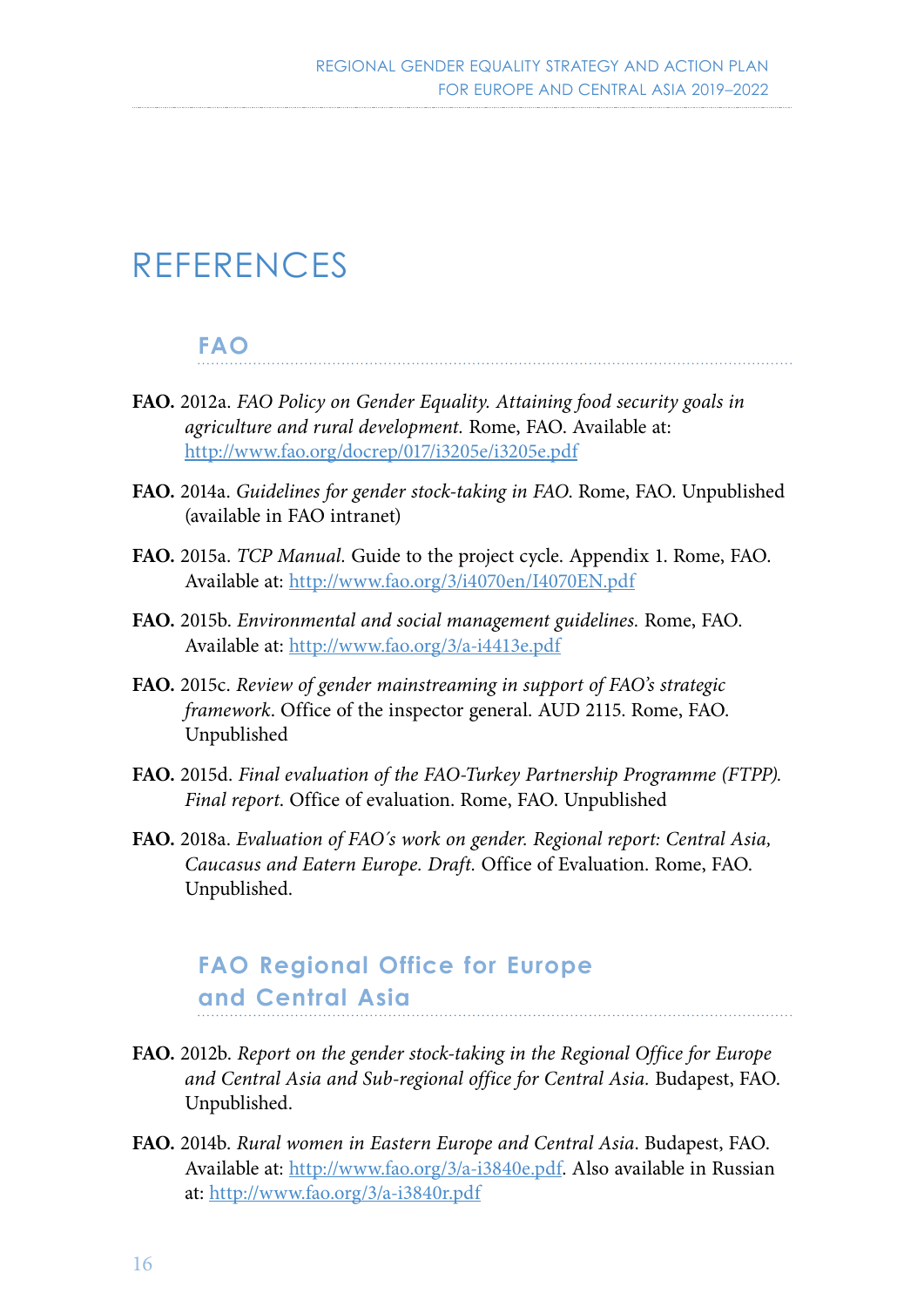- **FAO.** 2014c. *Gender mainstreaming. Report for the Sub-regional office for Central Asia of FAO*. Ankara, FAO. Unpublished.
- **FAO.** 2016a. *Regional gender equality strategy and action plan for Europe and Central Asia (2016 – 2017).* Budapest, FAO. Available at: [http://www.fao.](http://www.fao.org/3/a-i5501e.pdf) [org/3/a-i5501e.pdf](http://www.fao.org/3/a-i5501e.pdf)
- **FAO.** 2016b. *National gender profile of agricultural and rural livelihoods. Kyrgyz Republic*. Country gender assessment series. Ankara, FAO. Available at: [http://www.fao.org/3/a-i5763e.pdf.](http://www.fao.org/3/a-i5763e.pdf) Also available in Russian at: [http://](http://www.fao.org/3/a-i5763r.pdf) [www.fao.org/3/a-i5763r.pdf](http://www.fao.org/3/a-i5763r.pdf)
- **FAO.** 2016c. *National gender profile of agricultural and rural livelihoods. Tajikistan.* Country gender assessment series. Ankara, FAO. Available at: <http://www.fao.org/3/a-i5766e.pdf>. Also available in Russian at: [http://](http://www.fao.org/3/a-i5766r.pdf) [www.fao.org/3/a-i5766r.pdf](http://www.fao.org/3/a-i5766r.pdf)
- **FAO.** 2016d. *National gender profile of agricultural and rural livelihoods. Turkey*. Country gender assessment series. Ankara, FAO. Available at: [http://www.](http://www.fao.org/3/a-i6192e.pdf) [fao.org/3/a-i6192e.pdf.](http://www.fao.org/3/a-i6192e.pdf) Also available in Turkish at: [http://www.fao.org/3/a](http://www.fao.org/3/a-i6192o.pdf)[i6192o.pdf](http://www.fao.org/3/a-i6192o.pdf)
- **FAO.** 2016e. *Gender, agriculture and rural development in Albania.* Country gender assessment series. Budapest, FAO. Available at: [http://www.fao.](http://www.fao.org/3/a-i5413e.pdf) [org/3/a-i5413e.pdf.](http://www.fao.org/3/a-i5413e.pdf) Also available in Albanian at: [http://www.fao.org/3/a](http://www.fao.org/3/a-i5413o.pdf)[i5413o.pdf](http://www.fao.org/3/a-i5413o.pdf)
- **FAO.** 2016f. *Gender and rural development in Eastern Europe and Central Asia. Key issues*. Budapest, FAO. Available at: [http://www.fao.org/3/a-i5497e.pdf.](http://www.fao.org/3/a-i5497e.pdf) Also available in Russian at: <http://www.fao.org/3/a-i5497r.pdf>
- **FAO.** 2016g. *Gender, social protection and rural development in Eastern Europe and Central Asia. Insights from the Region*. Budapest, FAO. Available at: [http://www.fao.org/3/a-i5575e.pdf.](http://www.fao.org/3/a-i5575e.pdf) Also available in Russian at: [http://](http://www.fao.org/3/a-i5575r.pdf) [www.fao.org/3/a-i5575r.pdf](http://www.fao.org/3/a-i5575r.pdf)
- FAO. 2016h. *Agri-gender statistics toolkit*. Budapest, FAO. Available at: [http://](http://www.fao.org/3/a-i5769e.pdf) [www.fao.org/3/a-i5769e.pdf.](http://www.fao.org/3/a-i5769e.pdf) Also available in Russian at: [http://www.fao.](http://www.fao.org/3/a-i5769r.pdf) [org/3/a-i5769r.pdf](http://www.fao.org/3/a-i5769r.pdf)
- **FAO.** 2016i. *Gender equality in agriculture: A toolkit.* Budapest, FAO. Available at: [https://www.youtube.com/playlist?list=PLzp5NgJ2-dK4Ei-](https://www.youtube.com/playlist?list=PLzp5NgJ2-dK4Ei-CY1kLCQwzuA5_iXbKo)[CY1kLCQwzuA5\\_iXbKo.](https://www.youtube.com/playlist?list=PLzp5NgJ2-dK4Ei-CY1kLCQwzuA5_iXbKo) Also available in Russian at: [https://www.](https://www.youtube.com/playlist?list=PLzp5NgJ2-dK7hkf0fdKrKGhNqpWjolkIR) [youtube.com/playlist?list=PLzp5NgJ2-dK7hkf0fdKrKGhNqpWjolkIR](https://www.youtube.com/playlist?list=PLzp5NgJ2-dK7hkf0fdKrKGhNqpWjolkIR)
- **FAO.** 2017a. *Gender stock-taking exercise for the FAO Regional office for Europe and Central Asia and the FAO Sub-regional office for Central Asia.*  Budapest, FAO. Unpublished.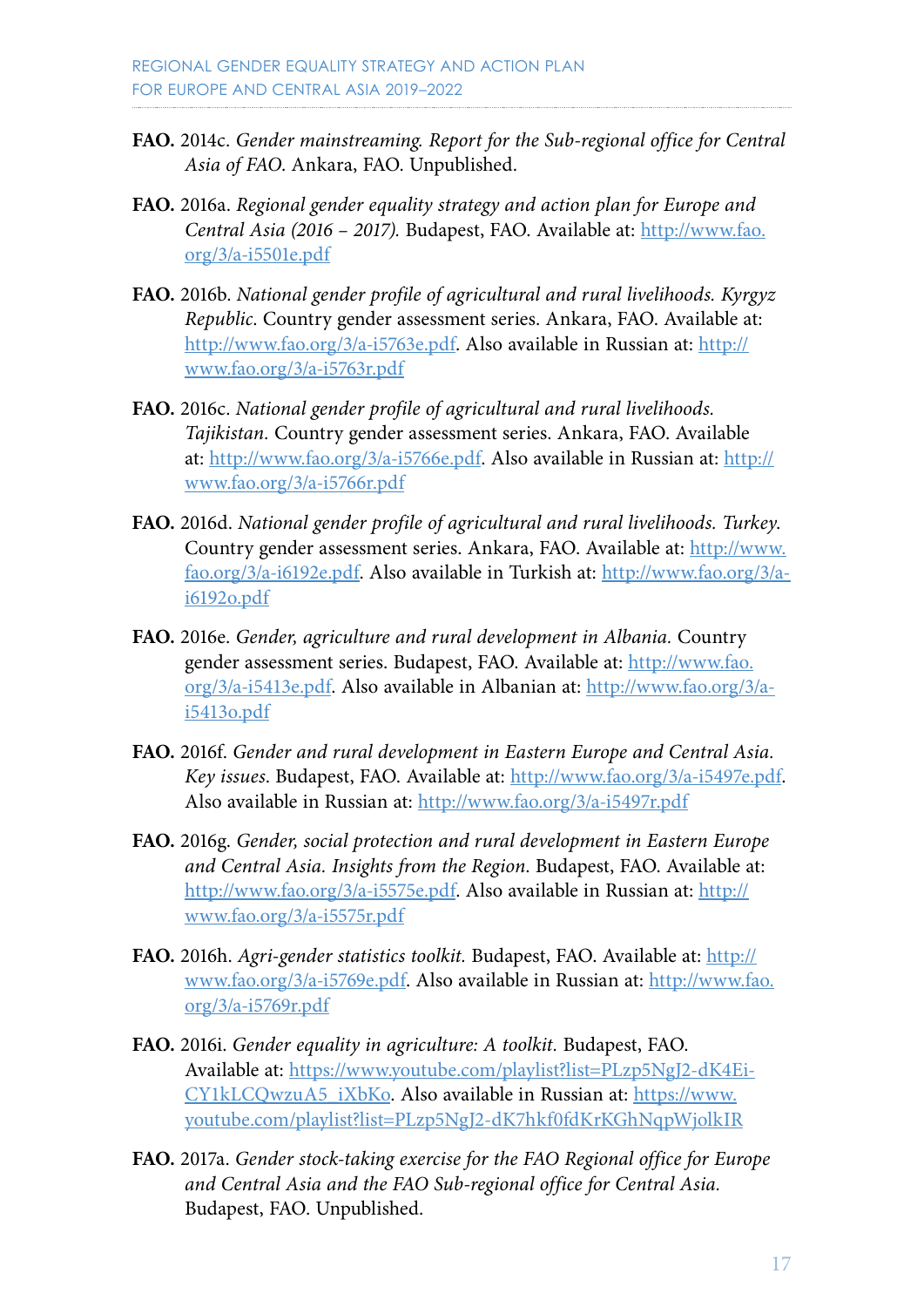- **FAO.** 2017b. *Leaving no one behind: challenges and opportunities for mainstreaming gender concerns in FAO´s work*. European Commission on Agriculture. Fortieth Session. Budapest, Hungary, 27 and 28 September 2017. ECA/40/17/6. Available at:<http://www.fao.org/3/a-mu350e.pdf>
- **FAO.** 2017c. *Report.* Fortieth Session of the European Commission on Agriculture. Budapest, Hungary, 27 and 28 September 2017. ECA/40/17/ REPORT. Available at: <http://www.fao.org/3/a-mv133e.pdf>
- **FAO.** 2017d. *Joint call for action*. Regional Conference. Promoting socially inclusive rural development in Europe and Central Asia: Action for the 2030 Agenda. Vilnius, Lithuania. 30 January – 01 February 2017. Budapest, FAO. Available at: [http://www.fao.org/3/a-i7020e.pdf.](http://www.fao.org/3/a-i7020e.pdf) Also available in Russian at: [http://www.fao.org/3/a-i7020r.pdf,](http://www.fao.org/3/a-i7020r.pdf) and in Spanish at: <http://www.fao.org/3/a-i7020s.pdf>
- **FAO.** 2017e. *Conference Report Summary.* Promoting socially inclusive rural development in Europe and Central Asia: Action for the 2030 Agenda. Vilnius, Lithuania. 30 January – 01 February 2017. Budapest, FAO. Available at: <http://www.fao.org/3/I7863EN/i7863en.pdf>
- **FAO.** 2017f. *Gender mainstreaming and human rights-based approach. Guidelines for technical officers*. Budapest, FAO. Available at: [http://www.fao.org/3/a](http://www.fao.org/3/a-i6808e.pdf)[i6808e.pdf.](http://www.fao.org/3/a-i6808e.pdf) Also available in Russian at: <http://www.fao.org/3/a-i6808r.pdf>
- **FAO.** 2017g. *Gender, agriculture and rural development in Armenia*. Country gender assessment series. Budapest, FAO. Available at: [http://www.fao.](http://www.fao.org/3/a-i6737e.pdf) [org/3/a-i6737e.pdf.](http://www.fao.org/3/a-i6737e.pdf) Also available in Armenian at: [http://www.fao.org/3/a](http://www.fao.org/3/a-i6737o.pdf)[i6737o.pdf](http://www.fao.org/3/a-i6737o.pdf)
- **FAO.** 2017h. *Gender, rural livelihoods and forestry. Assessment of gender issues in Kosovo´s forestry*. Pristina, FAO. Available at: [http://www.fao.org/3/a](http://www.fao.org/3/a-i7421e.pdf)[i7421e.pdf](http://www.fao.org/3/a-i7421e.pdf). Also available in Albanian at: <http://www.fao.org/3/a-i7421o.pdf> and in Serbian at: <http://www.fao.org/3/i7421sr/I7421SR.pdf>
- **FAO.** 2018b. *Report*. Thirty-first session of the FAO Regional Conference for Europe. Voronezh, Russian Federation 16 – 18 May, 2018. ERC/18/REP. Budapest, FAO. Available at: <http://www.fao.org/3/mw908en/mw908en.pdf>
- **FAO.** 2018c. *What gender mainstreaming means in practice. Cases from selected*  countries of the European Union. Budapest, FAO. Available at: [http://www.](http://www.fao.org/3/I8958EN/i8958en.pdf) [fao.org/3/I8958EN/i8958en.pdf](http://www.fao.org/3/I8958EN/i8958en.pdf)
- **FAO.** 2018d. *Gender, agriculture and rural development in Georgia.* Country gender assessment series. Tbilisi, FAO. Available at: [http://www.fao.org/3/](http://www.fao.org/3/ca0577en/CA0577EN.pdf) [ca0577en/CA0577EN.pdf](http://www.fao.org/3/ca0577en/CA0577EN.pdf)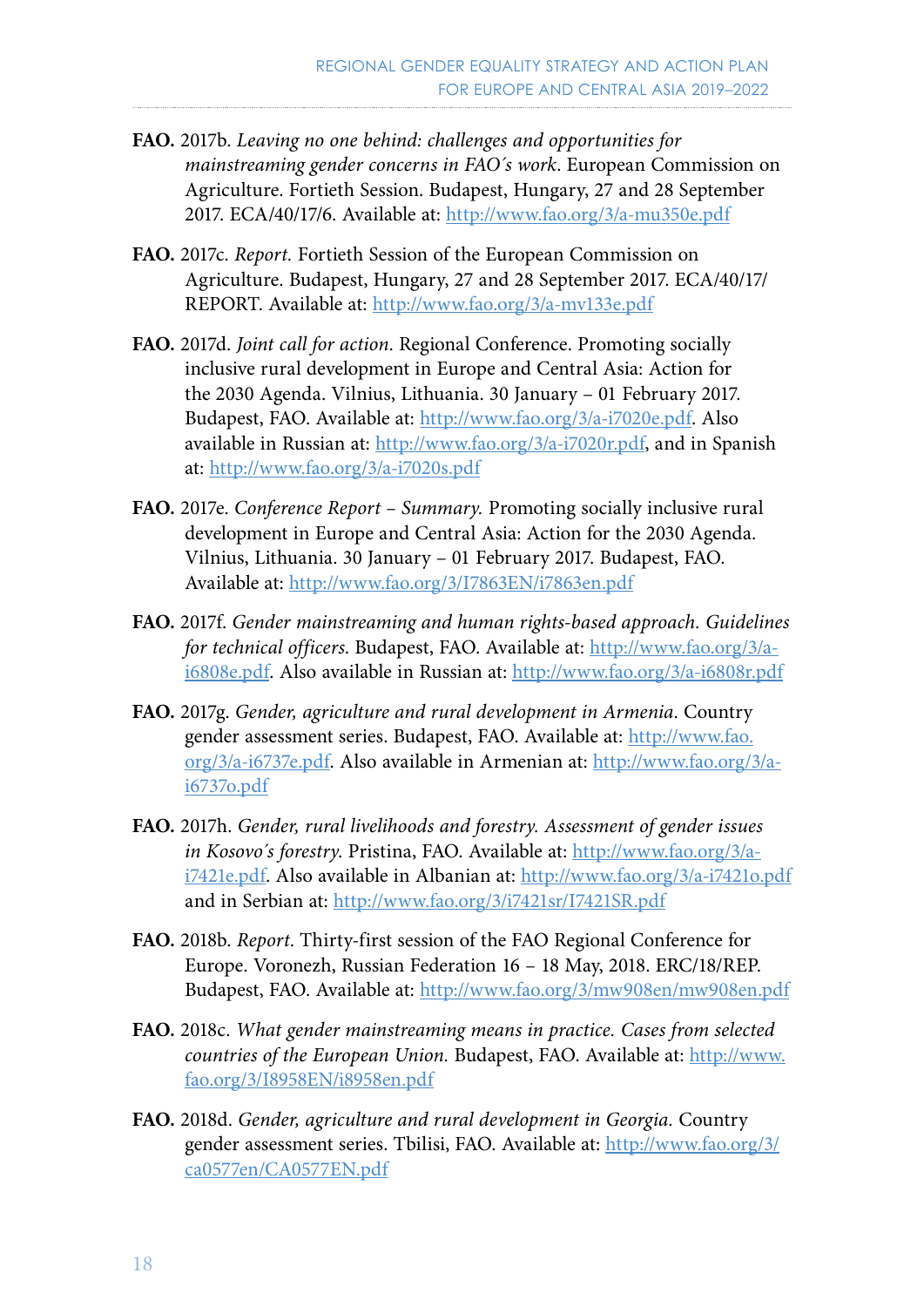- <span id="page-26-0"></span>**FAO.** 2018e. *Market and value chain analysis of selected sectors for the diversification of the rural economy and women´s economic empowerment.* Budapest, FAO. Available at: <http://www.fao.org/3/I8909EN/i8909en.pdf>
- **FAO.** 2018f. *Report.* Regional training: How to make agricultural and rural development equitable for both women and men: Gender mainstreaming in practice. Ankara, 18 – 19 October 2018. Budapest, FAO. Unpublished.

### **External sources**

- **ECOSOC.** 1997. Excerpt from A/52/3. Chapter IV. Coordination of the policies and activities of the specialized agencies and other bodies of the United Nations System. Available at: [http://www.un.org/womenwatch/osagi/pdf/](http://www.un.org/womenwatch/osagi/pdf/ECOSOCAC1997.2.PDF) [ECOSOCAC1997.2.PDF](http://www.un.org/womenwatch/osagi/pdf/ECOSOCAC1997.2.PDF)
- **United Nations.** 2012. UN System-Wide Action Plan on Gender Equality and the Empowerment of Women (UN-SWAP). Available at: [http://www.](http://www.unwomen.org/en/how-we-work/un-system-coordination/promoting-un-accountability) [unwomen.org/en/how-we-work/un-system-coordination/promoting-un](http://www.unwomen.org/en/how-we-work/un-system-coordination/promoting-un-accountability)[accountability](http://www.unwomen.org/en/how-we-work/un-system-coordination/promoting-un-accountability)
- **United Nations General Assembly.** 1979. *Convention on the Elimination of all forms of Discrimination Against Women (CEDAW).* Available at: [http://](http://www.un.org/womenwatch/daw/cedaw/) [www.un.org/womenwatch/daw/cedaw/](http://www.un.org/womenwatch/daw/cedaw/)
- **United Nations System Chief Executives Board for Coordination (CEB).** 2006. UN System-wide Policy on gender equality and the empowerment of women. Available at: [https://www.unsystem.org/content/un-system-wide](https://www.unsystem.org/content/un-system-wide-action-plan-gender-equality-and-empowerment-women-swap)[action-plan-gender-equality-and-empowerment-women-swap](https://www.unsystem.org/content/un-system-wide-action-plan-gender-equality-and-empowerment-women-swap)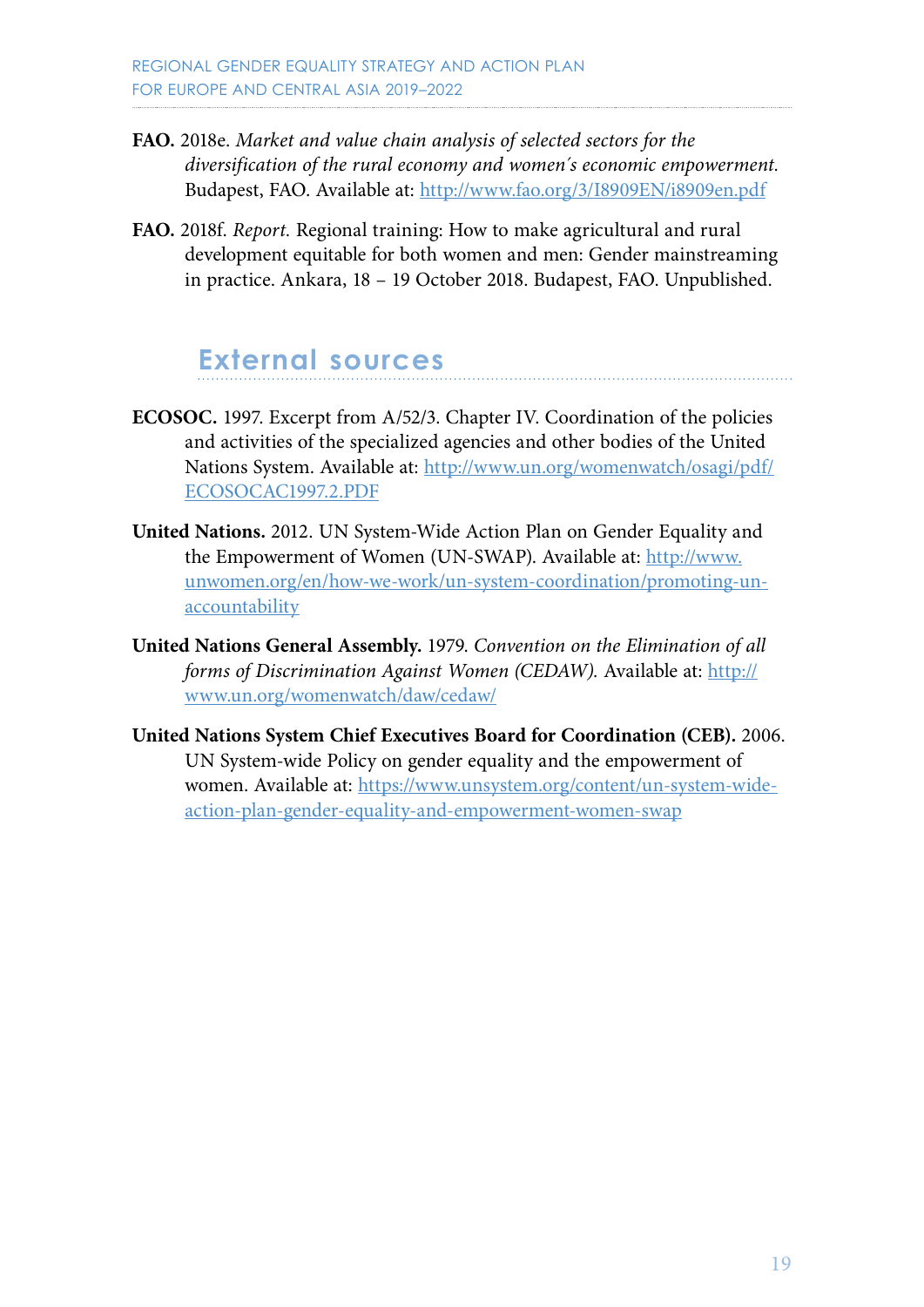# <span id="page-27-0"></span>Annex 1: Glossary of Terms

Some terms are defined in FAO documents and can be accessed from the FAO term portal. Where FAO definitions are not available, those of the United Nations Statistics Division, or sources, are provided. The definitions below have been extracted from these sources. Note that definitions used in national statistics may differ from those below, and therefore metadata provided by the national statistical office should be consulted.

Additional terms and definitions can be found in the [FAO term portal](http://www.fao.org/faoterm/en) and in the online manual developed by the Statistics Division of the Department of Economic and Social Affairs of the United Nations (UNStats): [Integrating a](https://unstats.un.org/unsd/demographic-social/Standards-and-Methods/files/Handbooks/gender/Integrating-a-Gender-Perspective-into-Statistics-E.pdf) [gender perspective into statistics.](https://unstats.un.org/unsd/demographic-social/Standards-and-Methods/files/Handbooks/gender/Integrating-a-Gender-Perspective-into-Statistics-E.pdf)

**Gender** refers to socially constructed differences in attributes and opportunities associated with being female or male and to the social interactions and relations between women and men. Gender determines what is expected, allowed and valued in a woman or a man in a given context. In most societies, there are differences and inequalities between women and men in roles and responsibilities assigned, activities undertaken and access to and control over resources, as well as in decision-making opportunities. These differences and inequalities between the sexes are shaped by the history of social relations and change over time and across cultures<sup>\*\*</sup>

**Gender analysis** is the study of the different roles of women and men in order to understand what they do, what resources they have, and what their needs and priorities are in a specific context.\*

**Gender equality** is the state in which women and men enjoy equal rights, opportunities and entitlements in civil and political life.\*

**Gender mainstreaming** is the process of assessing the implications for women and men of any planned action, including legislation, policies or programmes, in all areas and at all levels.\*

**Sex** refers to individual biological differences between women and men that are fixed and unchangeable. Unlike gender, sex differences do not vary across culture or over time. Sex (female or male) is recorded during data collection in censuses, surveys or administrative records.\*\*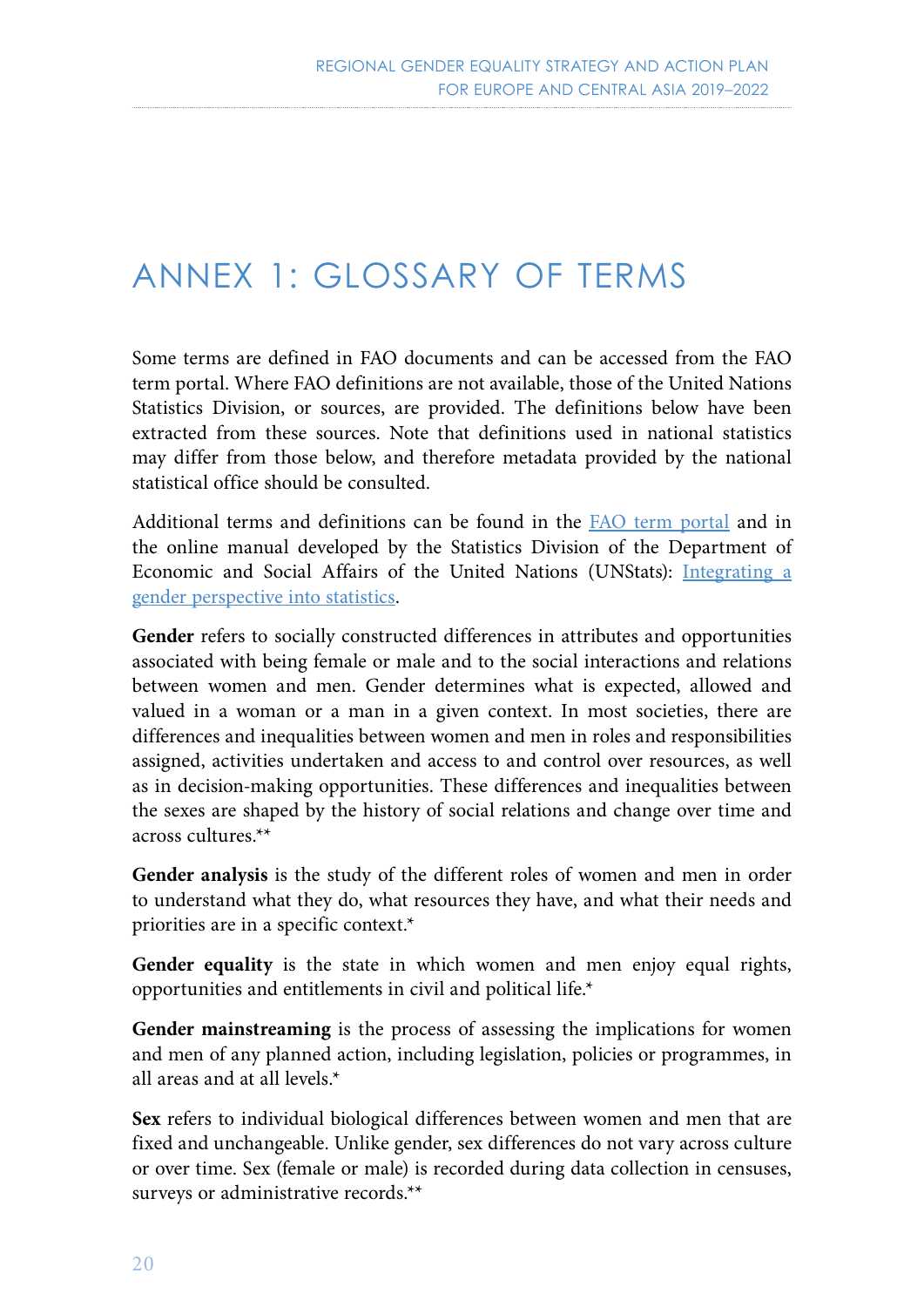**Sex-disaggregated data** are data separated by sex in order to allow differential impacts on men and women to be measured. Sex-disaggregated data is quantitative statistical information on differences and inequalities between women and men.\*

**Women's empowerment** is defined by its core components: (1) women's sense of self-worth; (2) their right to have and to determine choices; (3) their right to have access to opportunities and resources; (4) their right to have the power to control their own lives, both within and outside the home; and (5) their ability to influence the direction of social change to create a more just social and economic order, nationally and internationally.\*, \*\*\*\*

#### Sources:

- \* FAO Term Portal. Available at: <http://www.fao.org/faoterm/en/>
- \*\* United Nations. 2016. *Integrating a gender perspective into statistics.*  New York, United Nations. Available at: [https://unstats.un.org/unsd/](https://unstats.un.org/unsd/demographic-social/Standards-and-Methods/files/Handbooks/gender/Integrating-a-Gender-Perspective-into-Statistics-E.pdf) [demographic-social/Standards-and-Methods/files/Handbooks/gender/](https://unstats.un.org/unsd/demographic-social/Standards-and-Methods/files/Handbooks/gender/Integrating-a-Gender-Perspective-into-Statistics-E.pdf) [Integrating-a-Gender-Perspective-into-Statistics-E.pdf](https://unstats.un.org/unsd/demographic-social/Standards-and-Methods/files/Handbooks/gender/Integrating-a-Gender-Perspective-into-Statistics-E.pdf)
- \*\*\* International Food Policy Research Institute (IFPRI). 2011. *Engendering agricultural research, development, and extension*. p. 3 (Key gender terms and concepts). Washington DC, IFPRI. Available at: [http://ebrary.ifpri.org/](http://ebrary.ifpri.org/utils/getfile/collection/p15738coll2/id/126799/filename/126995.pdf) [utils/getfile/collection/p15738coll2/id/126799/filename/126995.pdf](http://ebrary.ifpri.org/utils/getfile/collection/p15738coll2/id/126799/filename/126995.pdf)
- \*\*\*\* United Nations Population Information Network (POPIN). *Guidelines on Women's Empowerment*. New York, POPIN. Available at: [http://www.](http://www.un.org/popin/unfpa/taskforce/guide/iatfwemp.gdl.html) [un.org/popin/unfpa/taskforce/guide/iatfwemp.gdl.html](http://www.un.org/popin/unfpa/taskforce/guide/iatfwemp.gdl.html)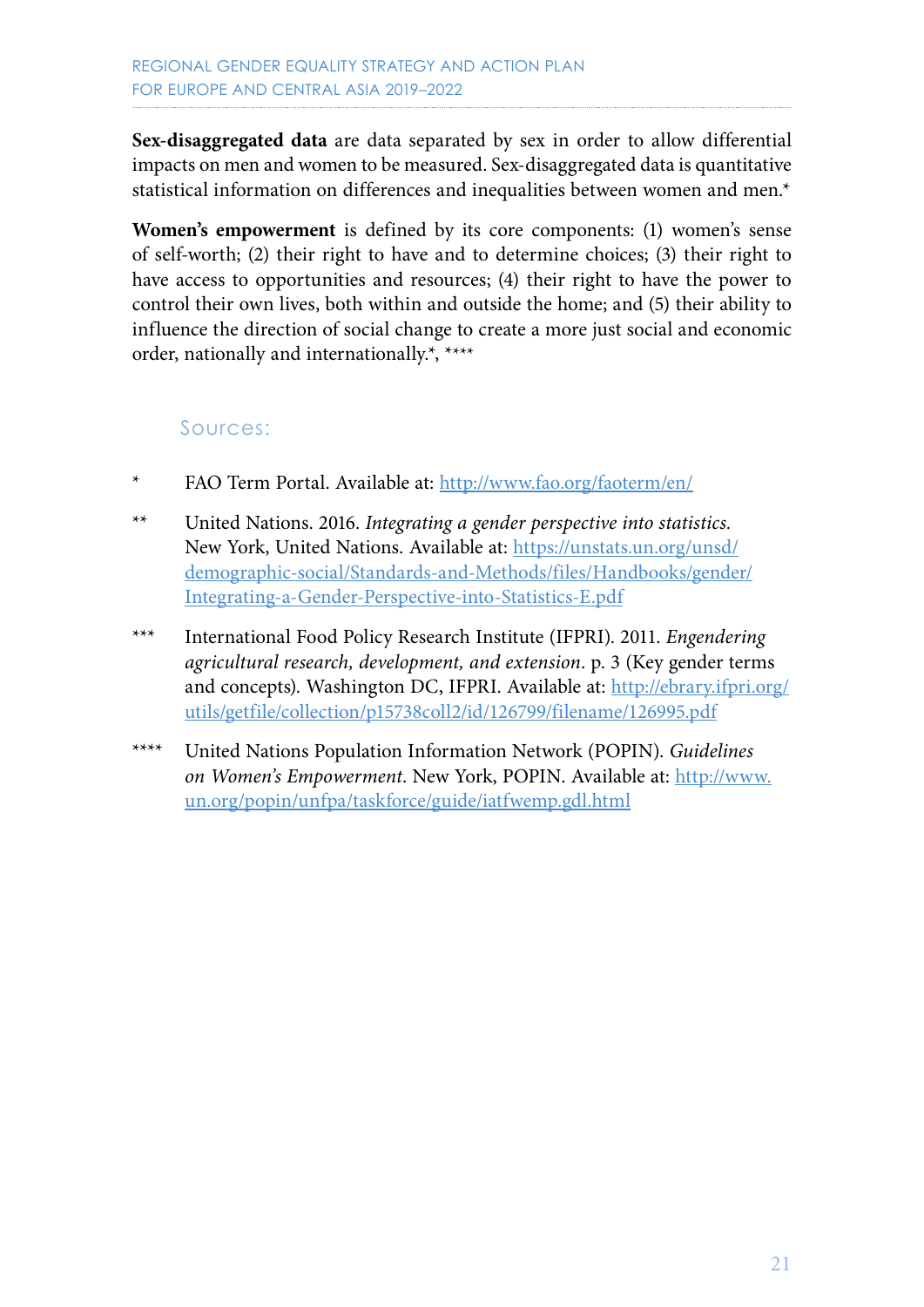# <span id="page-29-0"></span>Annex 2: FAO Regional Office for Europe and Central Asia gender-related publications **ONLINE**

- (1) [Agri-Gender Statistics Toolkit](http://www.fao.org/3/a-i5769e.pdf) (2016), also available in [Russian](http://www.fao.org/3/a-i5769r.pdf)
- (2) [Gender, agriculture and rural development in Albania. Country gender](http://www.fao.org/3/a-i5413e.pdf)  [assessment series](http://www.fao.org/3/a-i5413e.pdf) (2016) (also available in [Albanian](http://www.fao.org/3/a-i5413o.pdf))
- (3) [Gender, agriculture and rural development in Armenia. Country gender](http://www.fao.org/3/a-i6737e.pdf)  [assessment series](http://www.fao.org/3/a-i6737e.pdf) (2017) (also available in [Armenian\)](http://www.fao.org/3/a-i6737o.pdf)
- (4) [Gender, agriculture and rural development in Georgia. Country gender](http://www.fao.org/documents/card/en/c/CA0577EN)  [assessment series](http://www.fao.org/documents/card/en/c/CA0577EN) (2018)
- (5) [National Gender Profile of Agricultural and Rural Livelihoods:](http://www.fao.org/3/a-i5769r.pdf)  [Kyrgyzstan. Country gender assessment series](http://www.fao.org/3/a-i5769r.pdf) (2016) (also available in [Russian](http://www.fao.org/3/a-i5763r.pdf))
- (6) [National Gender Profile of Agricultural and Rural Livelihoods: Republic](http://www.fao.org/3/a-i5766e.pdf)  [of Tajikistan. Country gender assessment series \(](http://www.fao.org/3/a-i5766e.pdf)2016) (also available in [Russian](http://www.fao.org/3/a-i5766r.pdf))
- (7) [National Gender Profile of Agricultural and Rural Livelihoods: Turkey.](http://www.fao.org/3/a-i6192e.pdf)  [Country gender assessment series](http://www.fao.org/3/a-i6192e.pdf) (2016) (also available in [Turkish\)](http://www.fao.org/3/a-i6192o.pdf)
- (8) [Gender and Rural Development in Eastern Europe and Central Asia: Key](http://www.fao.org/3/a-i5497e.pdf)  [Issues](http://www.fao.org/3/a-i5497e.pdf) (2016) (also available in [Russian](http://www.fao.org/3/a-i5497r.pdf))
- (9) [Gender equality, social protection and rural development in Eastern](http://www.fao.org/3/a-i5575e.pdf)  [Europe and Central Asia: Insights from the Region](http://www.fao.org/3/a-i5575e.pdf) (also available in [Russian](http://www.fao.org/3/a-i5575r.pdf)). In April 2017 this publication was re-printed by the International agriculture magazine based in Moscow: [http://cyberleninka.ru/article/n/](http://cyberleninka.ru/article/n/razvitie-selskih-territoriy-rossii-sotsialnye-i-gendernye-problemy) [razvitie-selskih-territoriy-rossii-sotsialnye-i-gendernye-problemy](http://cyberleninka.ru/article/n/razvitie-selskih-territoriy-rossii-sotsialnye-i-gendernye-problemy)
- (10) [What gender mainstreaming means in practice: Selected cases form the](http://www.fao.org/3/I8958EN/i8958en.pdf)  [European Union](http://www.fao.org/3/I8958EN/i8958en.pdf) (2018)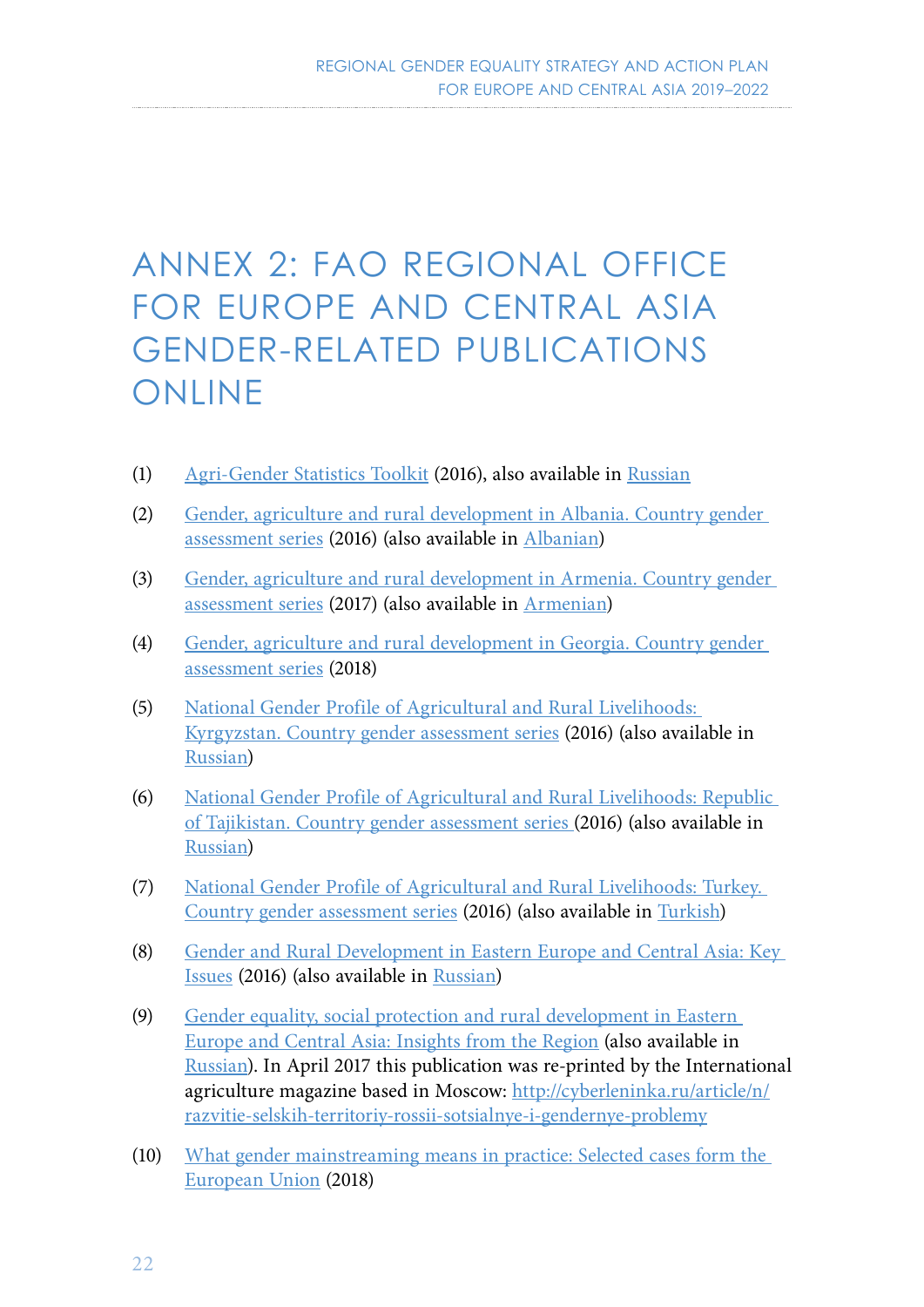- (11) [Gender mainstreaming and human rights-based approach. Guidelines for](http://www.fao.org/3/a-i6808e.pdf)  [technical officers](http://www.fao.org/3/a-i6808e.pdf) (2017) (also available in [Russian\)](http://www.fao.org/3/a-i6808r.pdf)
- (12) [Rural women in Eastern Europe and Central Asia](http://www.fao.org/3/a-i3840e.pdf) (2015)
- (13) [Regional gender equality strategy for Europe and Central Asia 2016 2017](http://www.fao.org/3/a-i5501e.pdf) (also available in [Russian\)](http://www.fao.org/3/a-i5501r.pdf)
- (14) [Core Set of Gender Indicators in Agriculture: Guide for the collection of](http://www.fao.org/documents/card/en/c/7bf039ca-5a61-4629-bbe5-593d9a8d5d86/)  [sex-disaggregated data in agriculture and rural areas](http://www.fao.org/documents/card/en/c/7bf039ca-5a61-4629-bbe5-593d9a8d5d86/) (also available in [Russian](http://www.fao.org/documents/card/en/c/262c93e0-e5d6-4d78-ab09-cc09866b1207))
- (15) [Gender Equality in Agriculture: A toolkit](https://www.youtube.com/playlist?list=PLzp5NgJ2-dK4Ei-CY1kLCQwzuA5_iXbKo) (2016) (also available in Russian)
- (16) [Joint Call for Action](http://www.fao.org/3/a-i7020e.pdf) (resulting from the FAO REU high-level conference: [Promoting socially inclusive rural development in Europe and Central](http://www.fao.org/europe/events/detail-events/en/c/461793/)  [Asia](http://www.fao.org/europe/events/detail-events/en/c/461793/), 2017). (Also available in [Russian](http://www.fao.org/3/a-i7020r.pdf) and [Spanish](http://www.fao.org/3/a-i7020s.pdf)). Also available is the [report](http://www.fao.org/3/I7863EN/i7863en.pdf) of the conference. Videos and other information accessible here: <http://www.fao.org/europe/events/detail-events/en/c/461793/>
- (17) [Market and value chain analysis of selected sectors for the diversification](http://www.fao.org/3/I8909EN/i8909en.pdf)  [of the rural economy and women's economic empowerment. Albania](http://www.fao.org/3/I8909EN/i8909en.pdf) (2018)
- (18) [Gender rural livelihoods and forestry. Assessment of gender issues in](http://www.fao.org/3/a-i7421e.pdf)  [Kosovo's forestry](http://www.fao.org/3/a-i7421e.pdf) (2017) (also available in Serbian and Albanian)
- (19) [Support to rural women and men in Kyrgyzstan and Uzbekistan](https://s3.amazonaws.com/online.fliphtml5.com/olhw/weau/index.html) (2018)